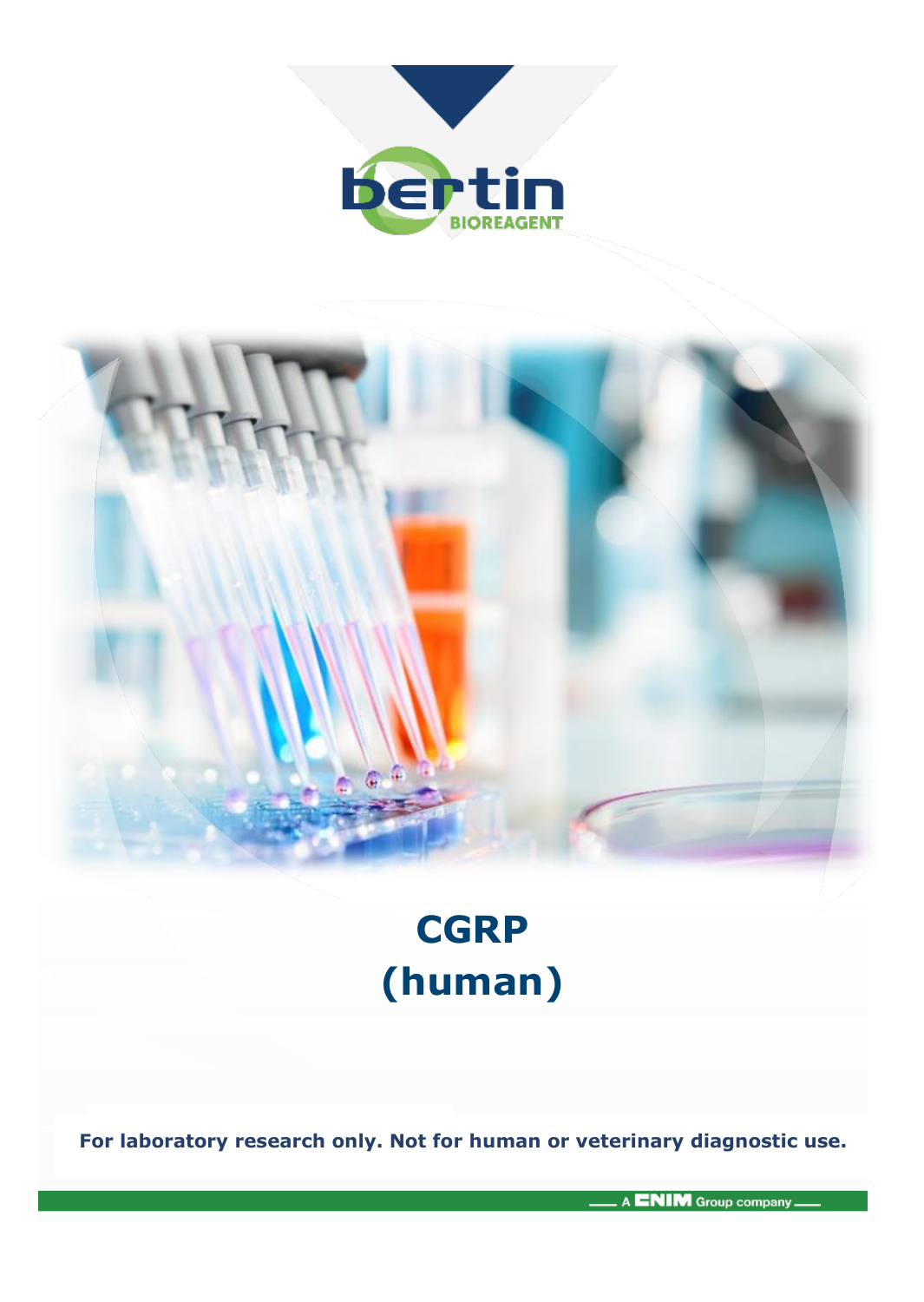**Bertin Bioreagent also markets pre-analytical products, EIA kits, antibodies & biochemicals for:**

- **Inflammation**
- **Oxidative injury**
- **Endocrinology**
- **Diabetes**
- **Obesity**
- **Hypertension**
- **Pain**
- **Prion diseases**

**Do not hesitate to contact our after-sales services for further information at tech@bertin-bioreagent.com**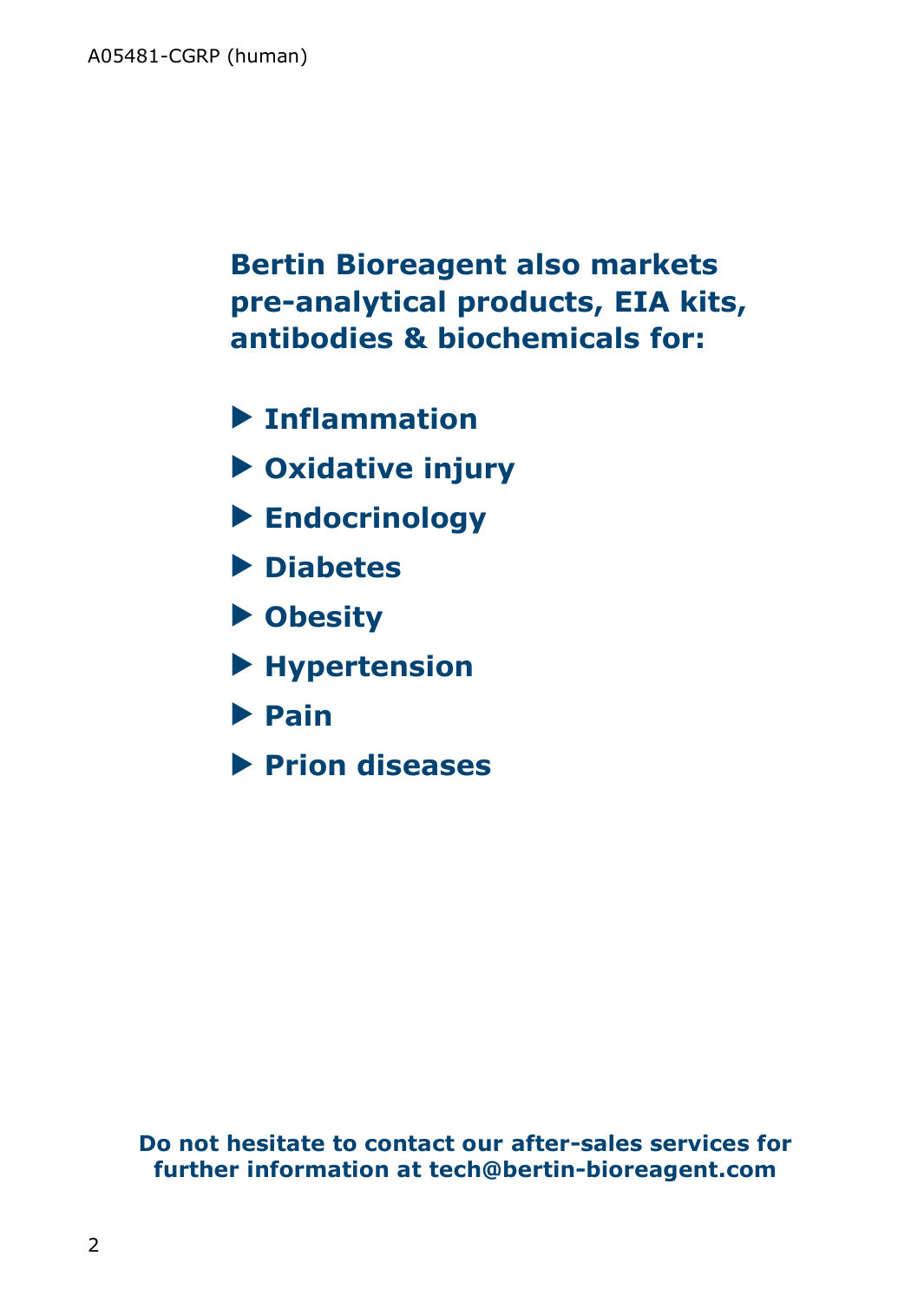# **CGRP (human) ELISA kit #A05481.96 wells**

For research laboratory use only Not for human diagnostic use

This assay was developed & validated by Bertin Bioreagent

Fabriqué en France Made in France



#A11481 Version: 0118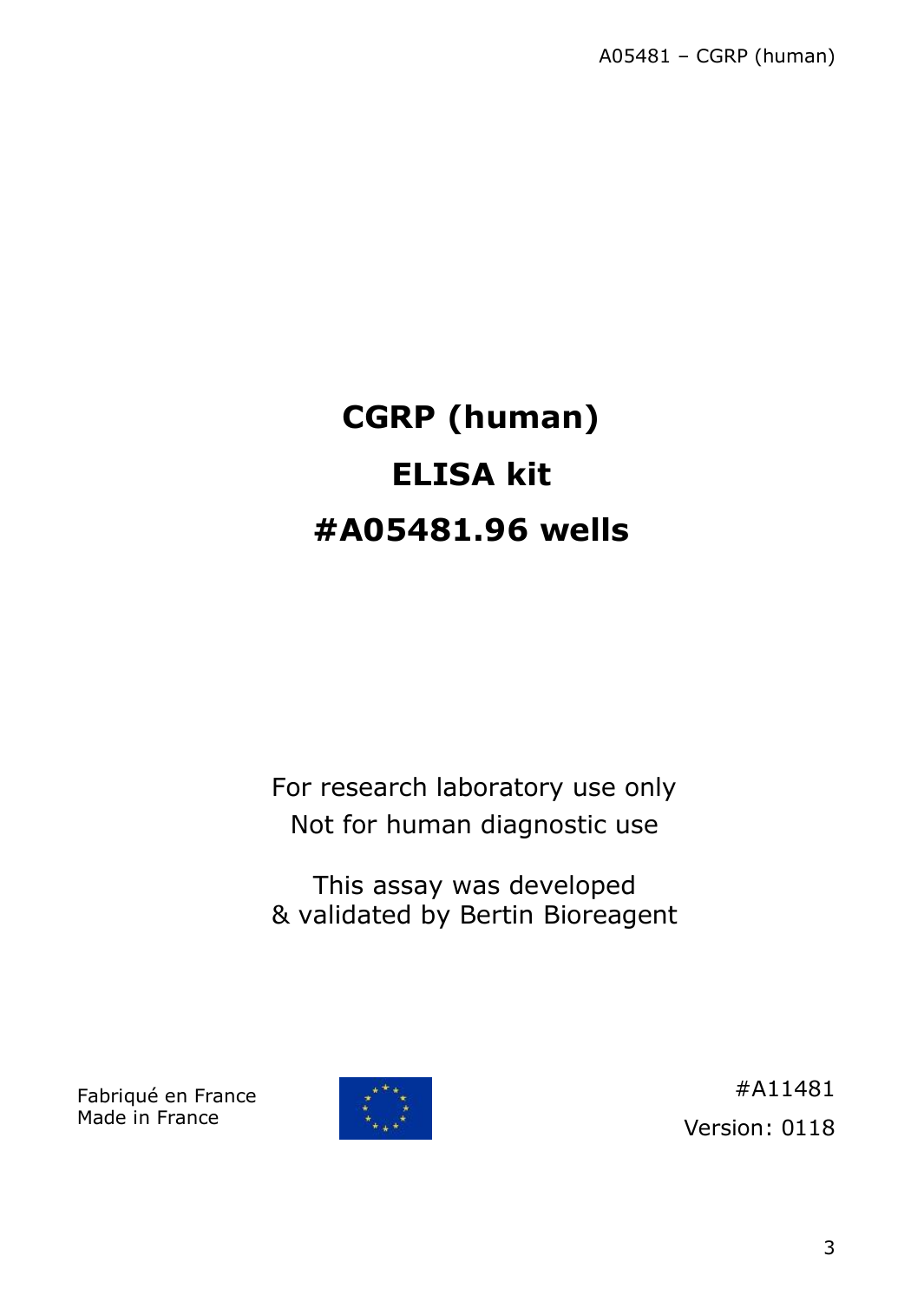## **Table of contents**

| MATERIALS AND EQUIPMENT REQUIRED12   |
|--------------------------------------|
| SAMPLE COLLECTION AND PREPARATION 13 |
|                                      |
|                                      |
|                                      |
|                                      |
|                                      |
|                                      |
|                                      |
|                                      |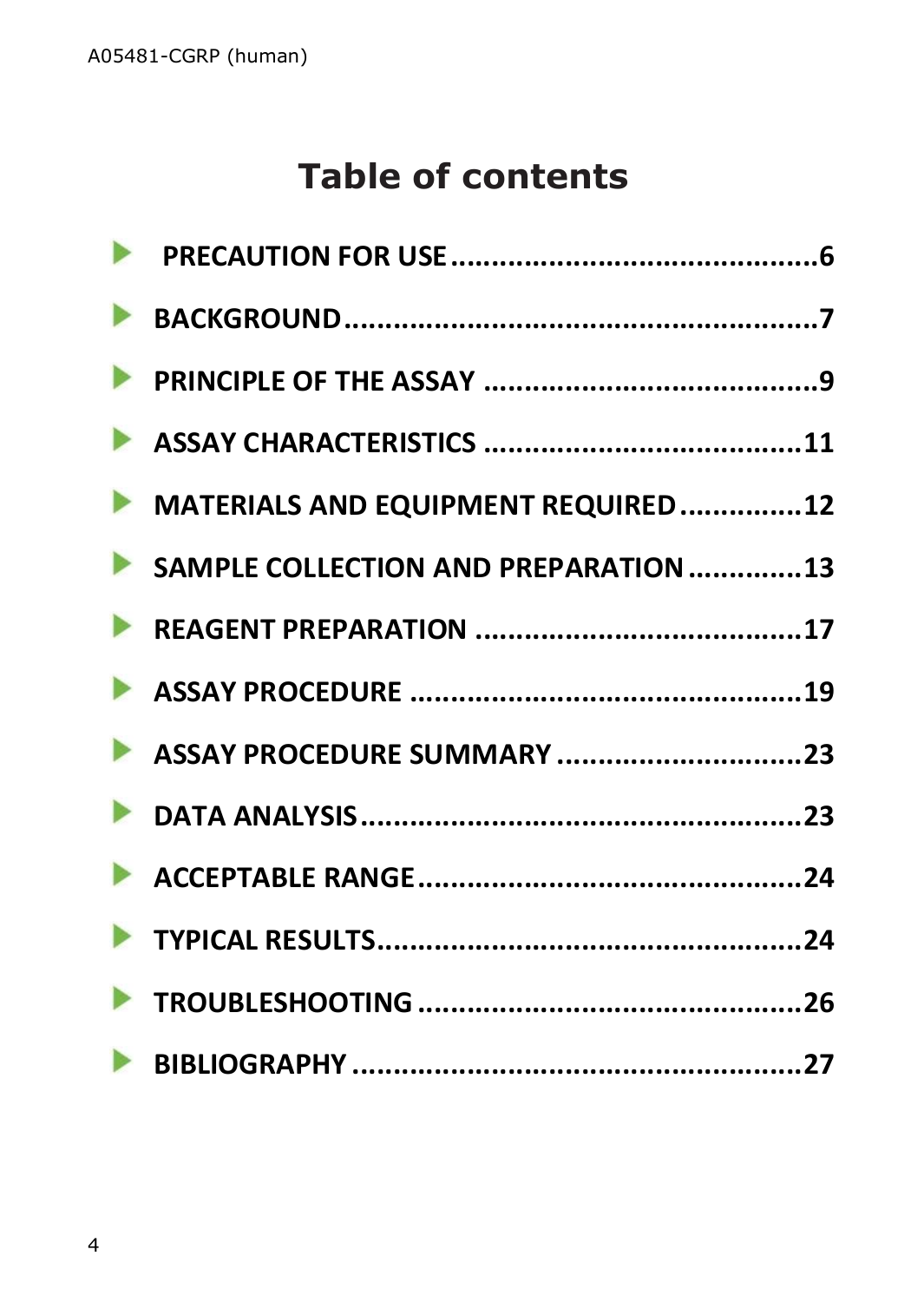### **96 wells**

### **Storage: -20°C**

### **Expiry date: stated on the package**

This kit contains:

| <b>Designation</b>       | <b>Colour of</b><br>cap | Item #           | Quantity<br>per kit | Form        |
|--------------------------|-------------------------|------------------|---------------------|-------------|
| CGRP precoated 96-well   | Blister with            | A08481.1 ea      | $\mathbf{1}$        |             |
| <b>Strip Plate</b>       | zip                     |                  |                     |             |
| CGRP (human) Tracer      | Green                   | A04481.100 dtn   | $\mathbf{1}$        | Lyophilised |
| CGRP (human)             | Blue with red           | A06481.1 ea      | $\overline{2}$      | Lyophilised |
| Standard                 | septum                  |                  |                     |             |
| CGRP (human) Quality     | transparent             | A10481.1ea       | $\overline{2}$      | Liquid      |
| Control                  |                         |                  |                     |             |
| <b>EIA Buffer</b>        | Green with              | A07000.1 ea      | $\mathbf{1}$        | Lyophilised |
|                          | red septum              |                  |                     |             |
| Wash Buffer              | Blue                    | A17000.1 ea      | $\mathbf{1}$        | Lyophilised |
| Tween 20                 | Silver                  | A12000.1 ea      | $\mathbf{1}$        | Liquid      |
| Ellman's reagent 49+1    | <b>Black with</b>       | A09000_49+1.10   | $\overline{2}$      | Lyophilised |
|                          | red septum              | 0 <sub>dtn</sub> |                     |             |
| <b>Technical Booklet</b> |                         | A11481.1 ea      | $\mathbf{1}$        |             |
| Well cover Sheet         |                         |                  | $\mathbf{1}$        |             |

Each kit contains sufficient reagents for 96 wells. This allows for the construction of one standard curve in duplicate and the assay of 36 samples in duplicate.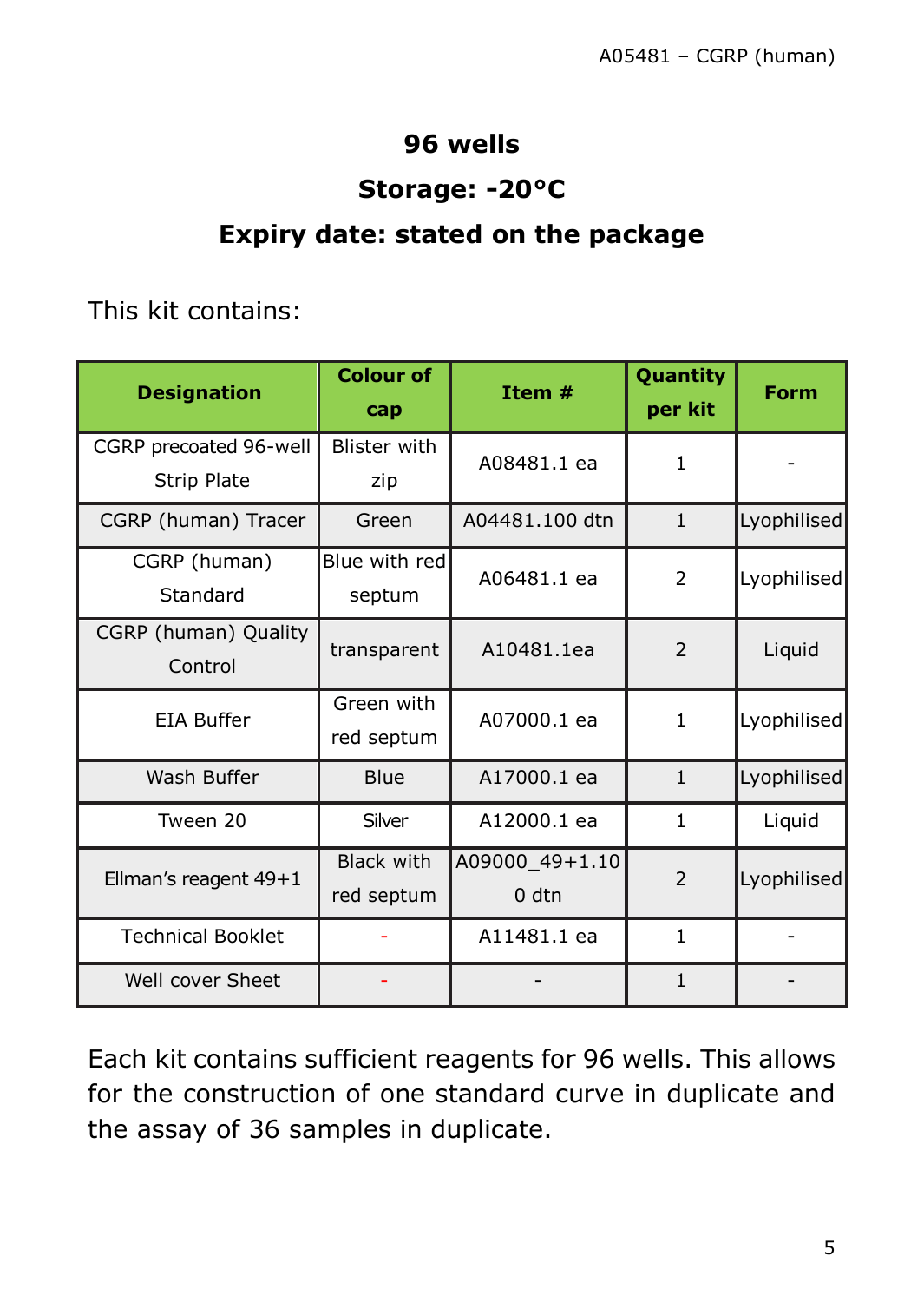# <span id="page-5-0"></span>**Precaution for use**

### **Users are recommended to carefully read all instructions for use before starting work.**

Each time a new pipette tip is used, aspirate a sample or reagent and expel it back into the same vessel. Repeat this operation two or three times before distribution in order to equilibrate the pipette tip.

- For research laboratory use only
- Not for human diagnostic use  $\sim$
- Do not pipet liquids by mouth  $\sim$
- Do not use kit components beyond the expiration date  $\sim$
- Do not eat, drink or smoke in area where kit  $\sim$ reagents are handled
- Avoid splashing

The total amount of reagents contain less than 100μg of sodium azide. Flush the drains thoroughly to prevent the production of explosive metal azides.

Wearing lab gloves, laboratory coat and eye protection glasses is recommended when assaying kit materials and samples.

#### **Temperature**  $\triangleright$

Unless otherwise specified, all the experiments are done at room temperature (RT), which is around +20°C. Working at +25°C or more affects the assay and decreases its efficiency.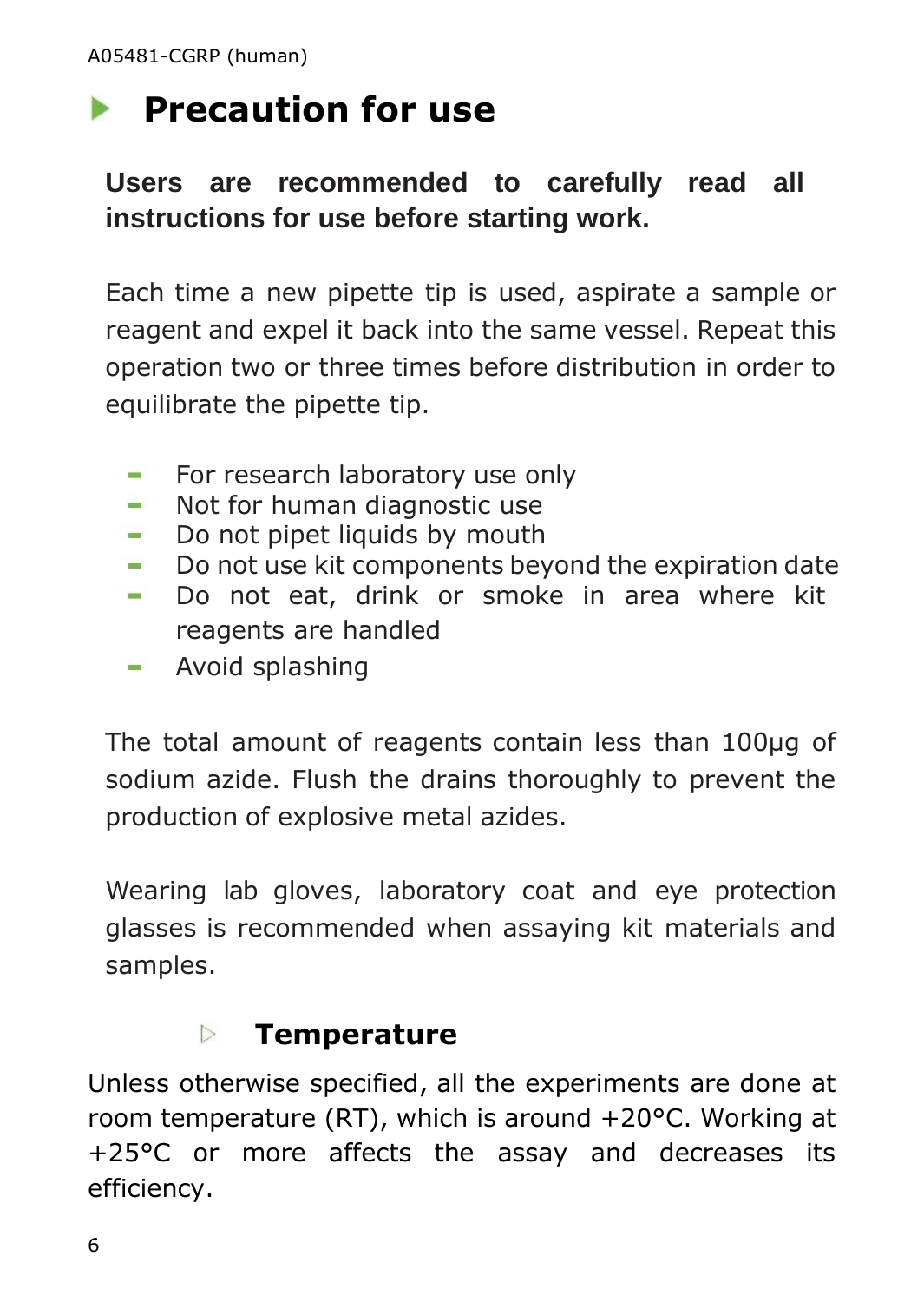#### <span id="page-6-0"></span> $\blacktriangleright$ **Background**

### **Acetylcholinesterase AChE Technology**

Acetylcholinesterase (AChE), the enzymatic label for EIA, has the fastest turnover rate of any enzymatic label. This specific AChE is extracted from the electric organ of the electric eel, *Electrophorus electricus*, and it is capable of providing a rapid catalytic turnover during the generation of the electrochemical discharges. The use of AChE as enzymatic label for EIA is patented by the French academic research Institute CEA *[1, 2, 3]*, and Bertin Bioreagent has expertise to develop and produce EIA/ELISA kits using this technology.

AChE assays are revealed with Ellman's reagent, which contains acetylthiocholine as a substrate. The final product of the enzymatic reaction (5-thio-2-nitrobenzoic acid), is bright yellow in color and can be read at 405-414 nm using a spectrophotometer. AChE offers several advantages over other commonly used enzymes used in EIAs:

- **Kinetic superiority and high sensitivity:** AChE shows true first-order kinetics with a turnover of  $64,000$  sec<sup>-1</sup>. That is nearly 3 times faster than Horse Radish Peroxidase (HRP) or alkaline phosphatase. AChE provides greater sensitivity than other labeling enzymes.
- **Low background**: Non-enzymatic hydrolysis of acetylthiocholine in buffer is essentially absent. Thus, AChE ensures a very low background and an increased signal/noise ratio compared to other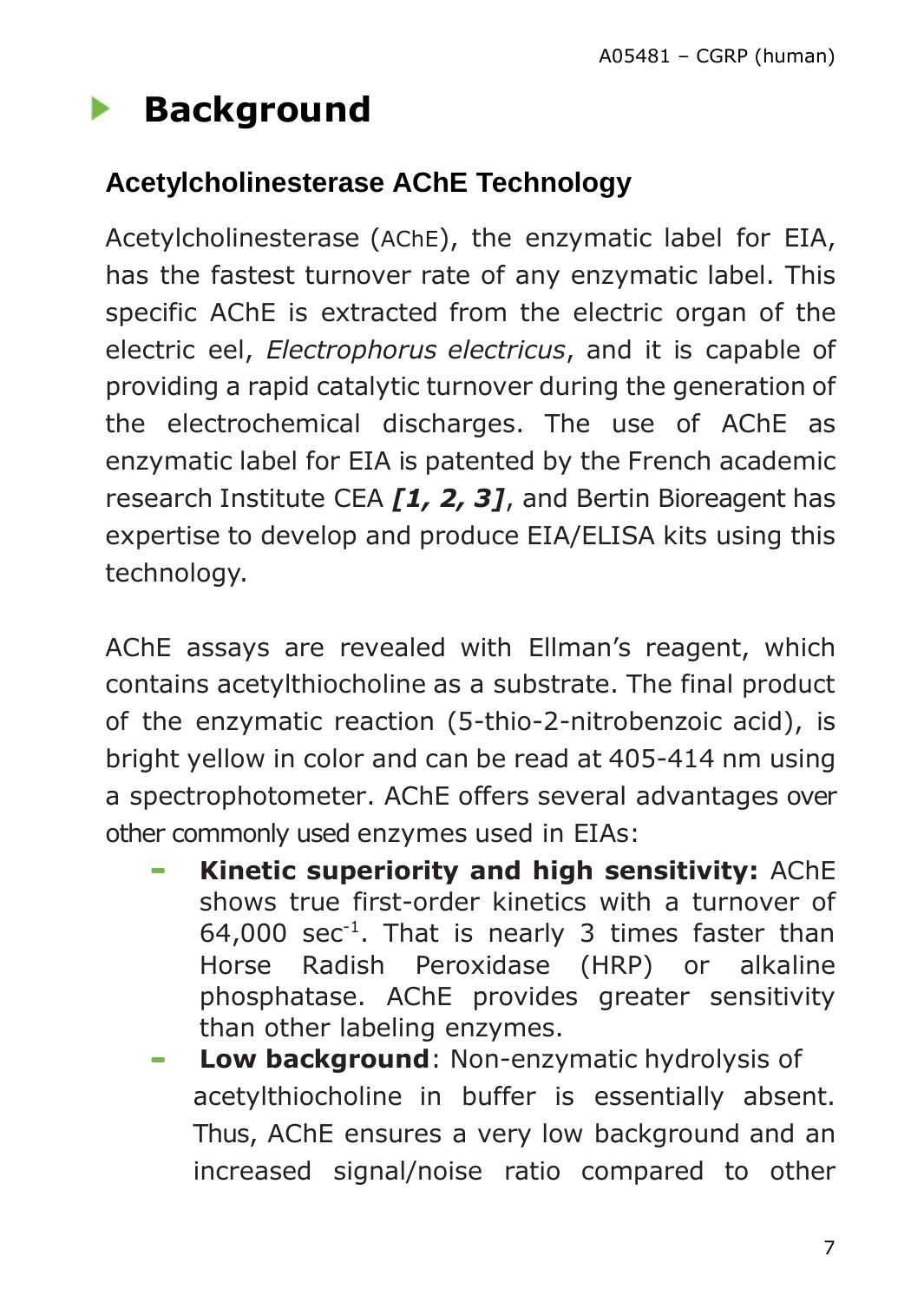substrate of enzymes that are inherently unstable.

- **Wide dynamic range:** AChE is a stable enzyme and its activity remains constant for many hours. Unlike other enzymes, AChE has substrate that is not suicidal which permits simultaneous assays of high and low concentration samples.
- **Versatility:** AChE is a completely stable enzyme, unlike peroxidase which is suicidal. The accidentally dropped plate containing AChE substrate (Ellman's reagent) does not need to be discarded and experiment can be continued by adding washing buffer and fresh Ellman's reagent into the plate wells. As an option Otherwise, plate can be stored at +4°C containing washing buffer while waiting for technical advice from the Bioreagent Department.

### **CGRP**

Calcitonin Gene Related Peptide (CGRP) is a potent vasodilatator and also elicits a nuber of other biological effects.

Average plasma levels of CGRP have been reported to be from 0.8 pmol/L to 71 pmol/L (3pg/mL to 269 pg/mL) in normal subjects. Increases in circulating CGRP levels have been noticed during hemodialysis, pregnancy, exacerbation of asthma and in cases of medulalary thyroid carcinoma.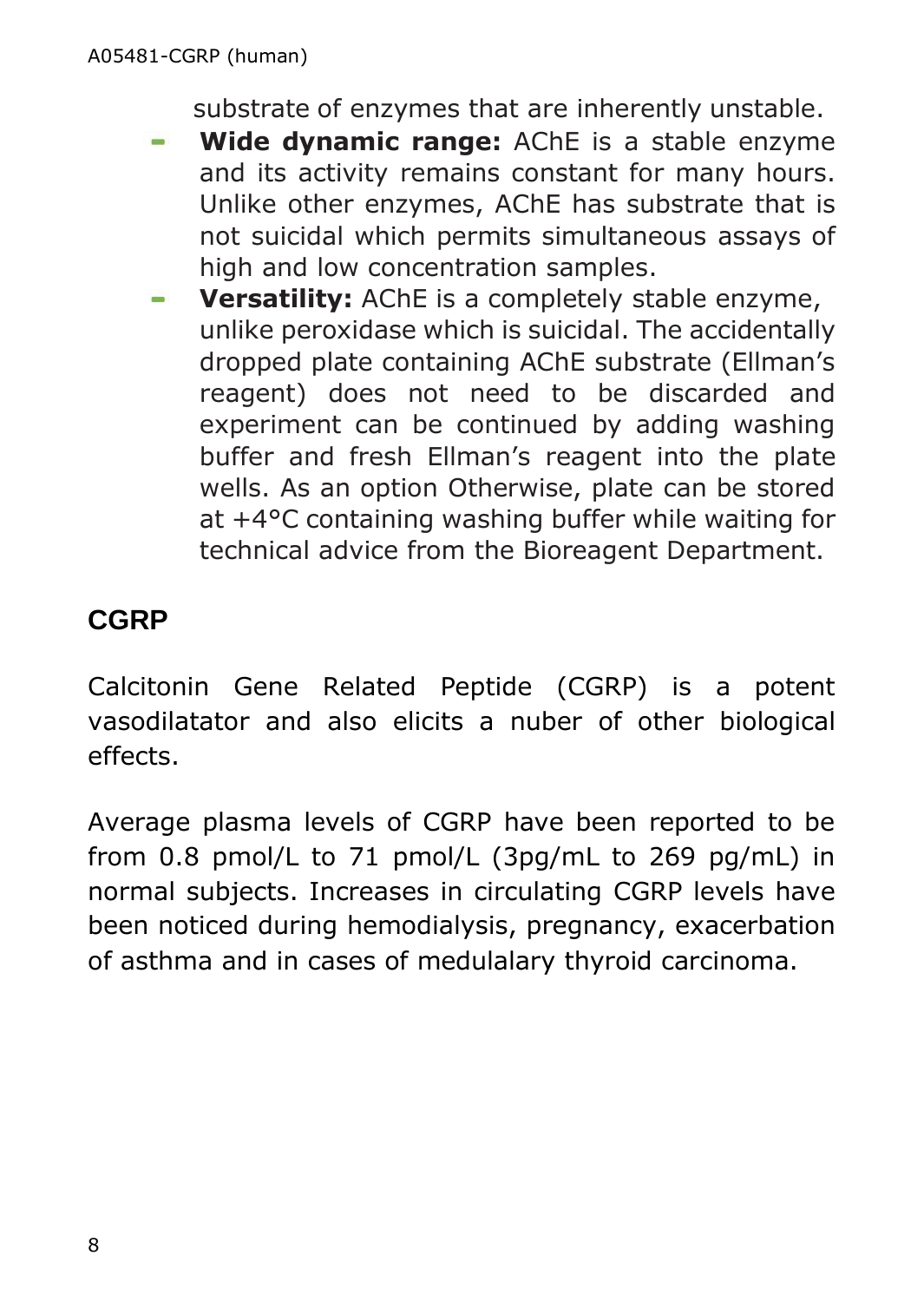#### <span id="page-8-0"></span>**Principle of the assay**  $\blacktriangleright$

The enzymatic immunoassay (EIA/ELISA) is based on a sandwich technique. Wells of supplied plate are coated with a monoclonal antibody specific to CGRP.

CGRP introduced into the wells (standard or sample) is bound by the monoclonal antibody coated on the plate and is then detected by an acetylcholinesterase (AChE) – Fab' conjugate also specific of CGRP.

The two antibodies then form a sandwich by binding on different epitopes of the CGRP.

The sandwich is immobilised on the plate where excess reagents are washed away.

The concentration of CGRP is determined by measuring the enzymatic activity of immobilized tracer using Ellman's reagent. AChE tracer acts on Ellman's Reagent to form a yellow compound that strongly absorbs at 405 nm or at 414 nm.

The intensity of colour, which is determined by spectrophotometry, is proportional to the amount of CGRP present in the well during the immunological reaction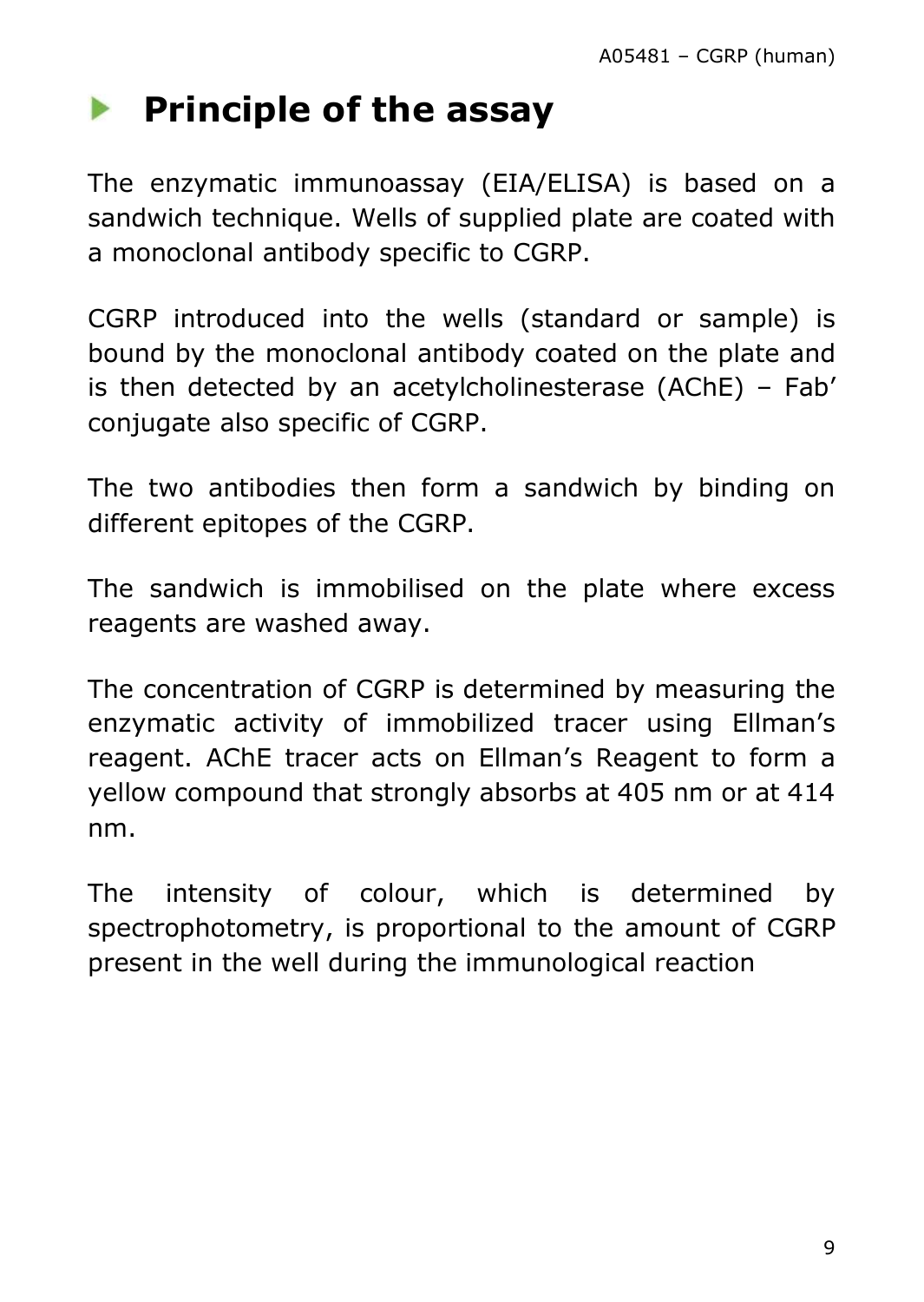A05481-CGRP (human)

The principle of the assay is summarised below:



Revelation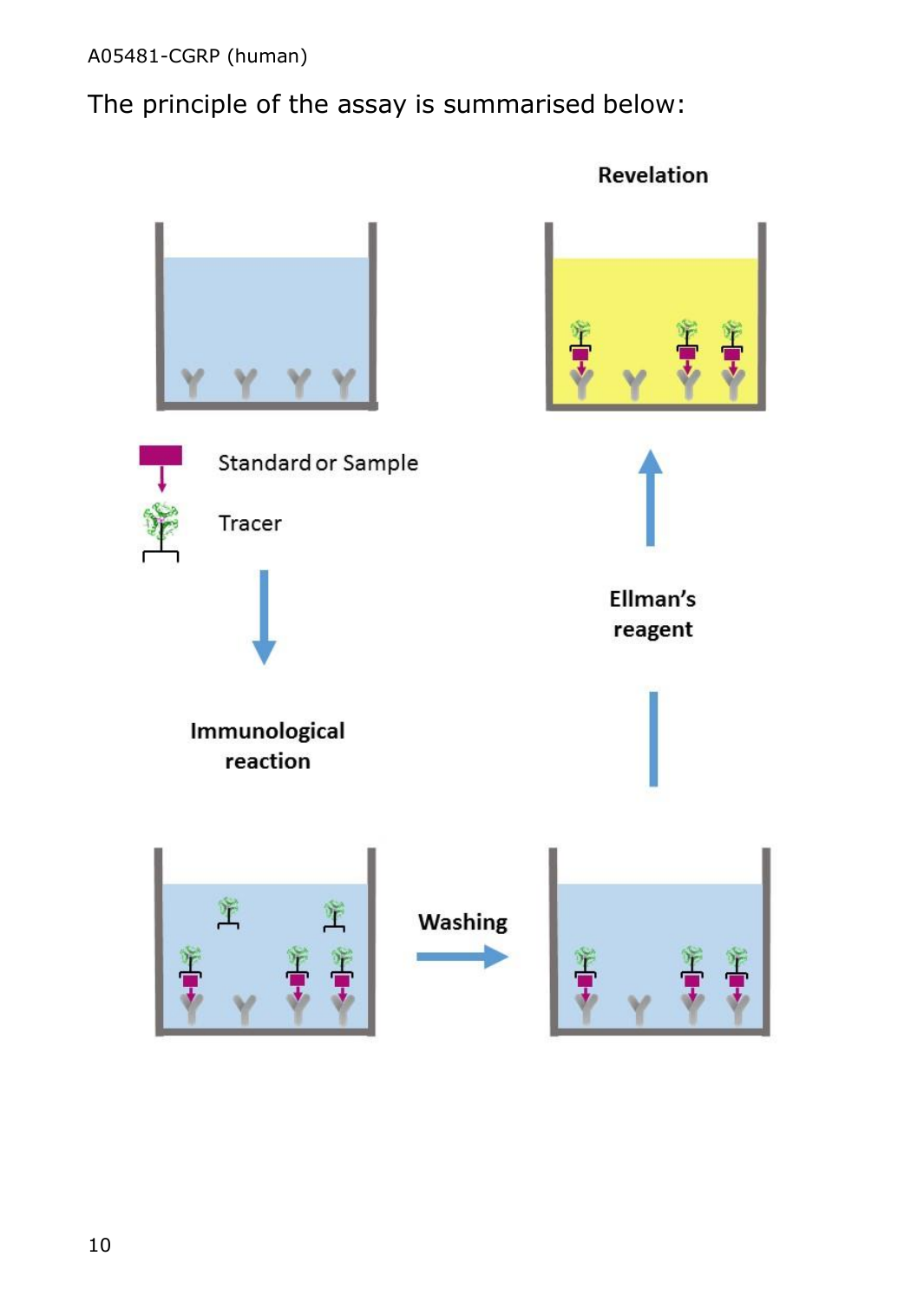### <span id="page-10-0"></span>**Assay characteristics**

#### *Validated for use:*   $\geq$

- $\blacksquare$  in buffer
- in human plasma (without extraction, using a standard curve in plasma).

For additional information regarding the validation of immunoassay for protein biomarkers in biological samples, please refer to bibliography [7,8]

- *Assay validation data:* ask Bertin Bioreagent  $\geq$ [\(tech@bertin-bioreagent.com\)](mailto:tech@bertin-bioreagent.com) or your local distributor for a copy of the validation data in EIA buffer.
- *Limit of detection (LOD):* 0.7 pg/mL (in EIA  $\geq$ buffer) and 2 pg/mL (in plasma), calculated as the concentration of CGRP corresponding to the NSB average (n=8) plus three standard deviations.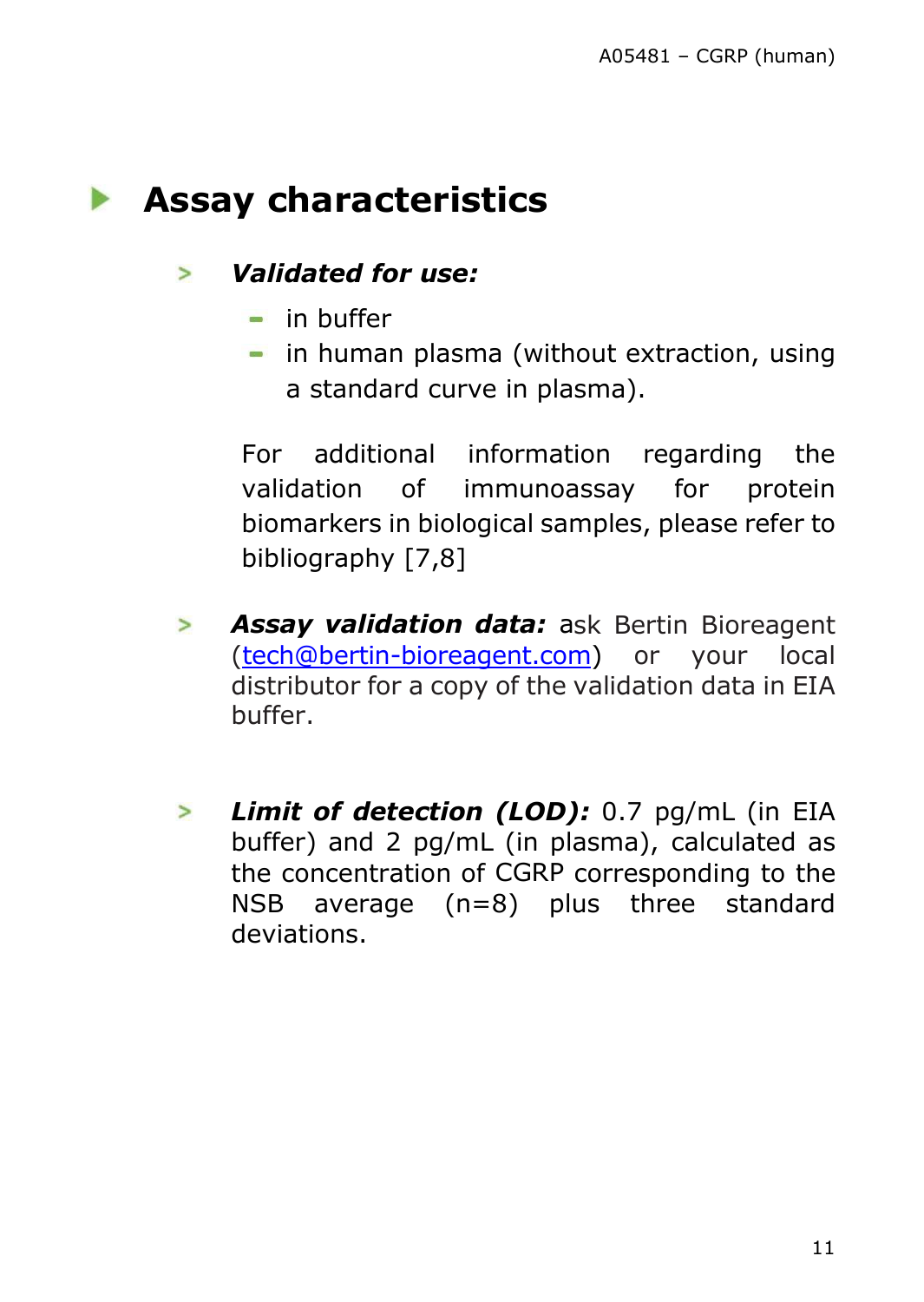|  | <b>Cross-reactivity</b> |
|--|-------------------------|
|--|-------------------------|

| $CGRP-\alpha/\beta$ (human) | 100 % | CGRP (8-37) | $< 0.01 \%$ |
|-----------------------------|-------|-------------|-------------|
| CGRP-I/II (human)           | 100 % | Amylin      | $< 0.01 \%$ |
| CGRP- $\alpha/\beta$ (rat)  | 120%  | Calcitonin  | $< 0.01 \%$ |
| CGRP-I/II (rat)             | 120%  | Substance P | $< 0.01 \%$ |

## <span id="page-11-0"></span>**Materials and equipment required**

In addition to standard laboratory equipment, the following materials are required:

For the sample preparation:

- C-18 reverse phase cartridges or Oasis<sup>®</sup> HLB Extraction cartridges
- **Methanol**
- Acetic acid

For the assay:

- Precision micropipettes (20 to 1000 μL)
- Spectrophotometer plate reader (405 nm or 414 nm filter)
- Microplate washer (or wash bottles)
- Orbital microplate shaker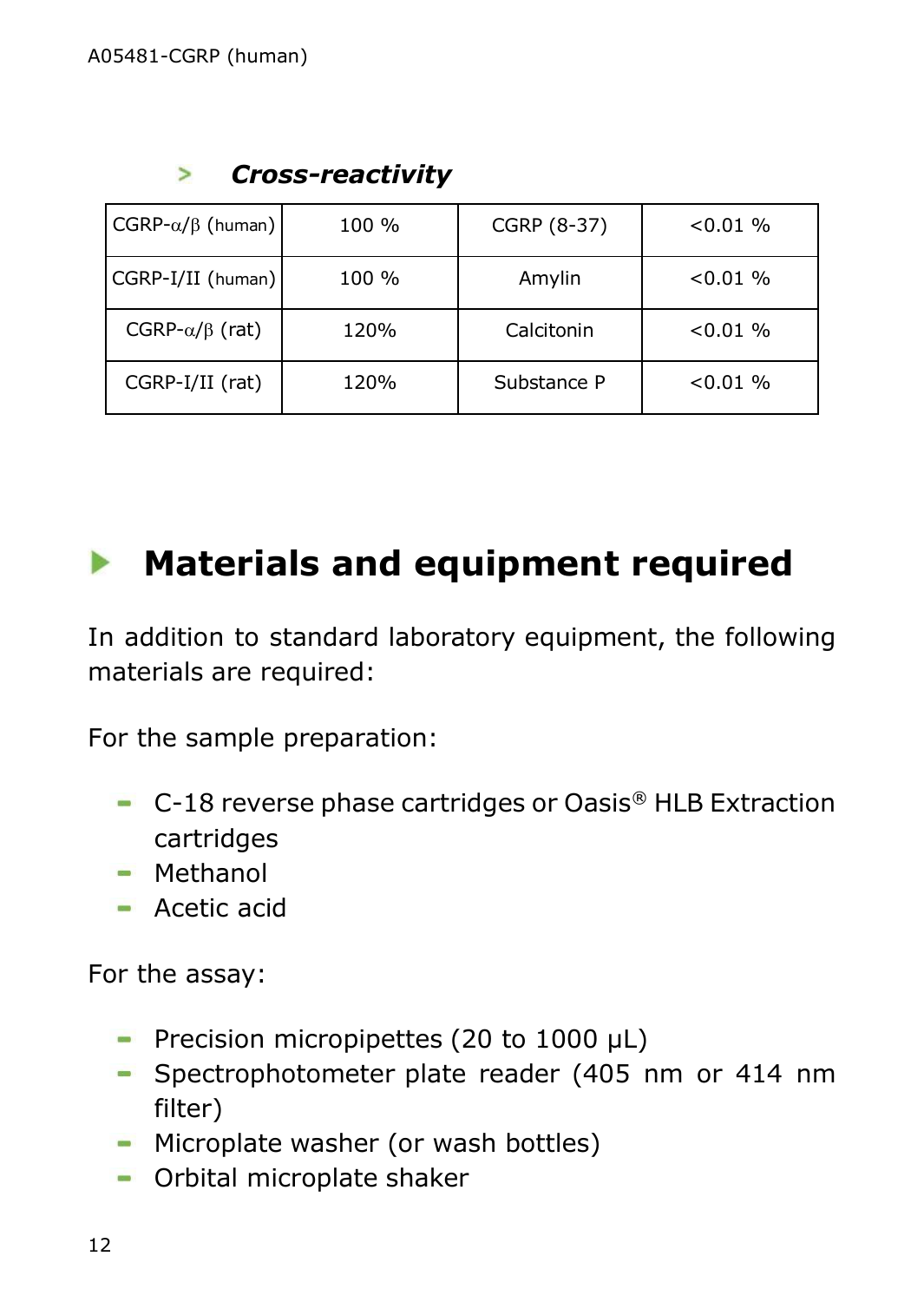- Multichannel pipette and disposable tips 30-300µL
- UltraPure water #A07001.1L
- Polypropylene tubes



Water used to prepare all ELISA reagents and buffers must be UltraPure (deionized & free from organic contaminant traces).

Do not use distilled water, HPLC-grade water or sterile water.

UltraPure water may be purchased from Bertin Bioreagent (item #A07001.1L).

## <span id="page-12-0"></span>**Sample preparation**

#### **General precautions**  $\triangleright$

- All samples must be free from organic solvents prior to assay.
- Samples should be assayed immediately after collection or should be stored at -20°C or at -80°C prior the use with the assay.

Nervous tissues such as cerebrospinal fluid may be assayed directly if diluted more than 1:20 in EIA buffer. Other nervous tissues such as spinal cord may be assayed after extraction procedure. Basically, the procedure is to homogenize the tissue in 2 N acetic acid, heat at 90°C for ten minutes, centrifuge, dry the supernatant, and then dissolve in EIA buffer.

Plasma and serum samples should be measured after extraction (see extraction protocol below), or without any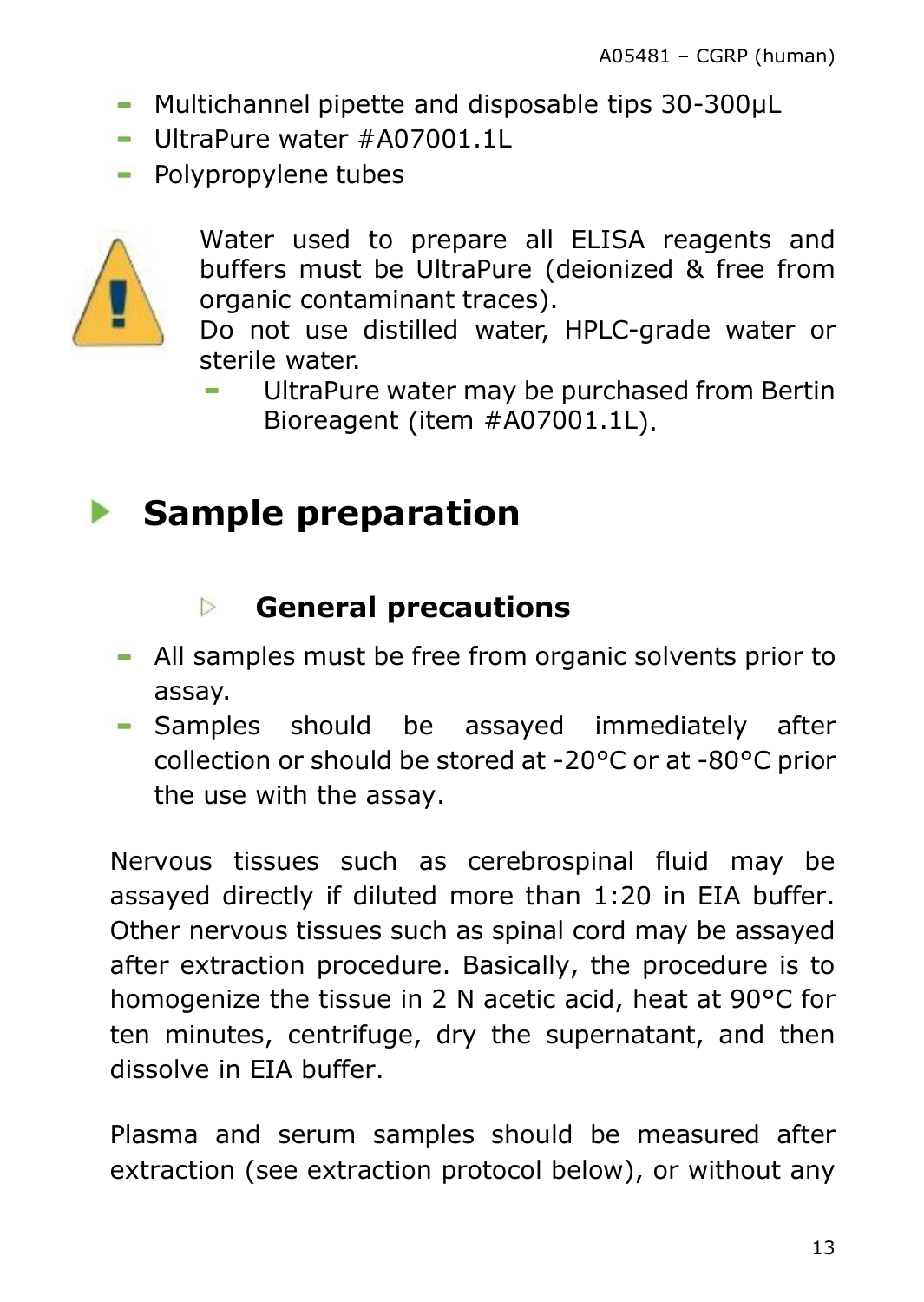extraction procedure.

In this second case, CGRP standard and Quality Control need to be reconstituted with plasma or serum that is free from CGRP (human) instead of the EIA buffer as mentioned in reagent preparation section (CGRP standard and Quality Control). If you don't have plasma or serum that is free of CGRP (human), Bertin Bioreagent offers CGRP affinity sorbent containing anti-CGRP monoclonal antibody (the same as the one coated on the wells) under cat# A19482.

Whole blood, as well as other heterogeneous mixtures such as lavage fluids and aspirates should be purified (see extraction protocol below) before addition to the assay wells.

#### **Extraction protocol**  $\triangleright$

- Activate a 1 mL C-18 reverse phase cartridge or o. an Oasis® HLB Extraction cartridge (Bertin Bioreagent cat# D30005 or Waters cat# WAT094226-HLB-3cc) by first passing 5 mL methanol and then 10 mL UltraPure water through the cartridge. The reverse phase cartridge (RPC) may be stored with the water present.
- Dilute the sample at 1:4 with 4% acetic acid. ÷
- Pass 1 ml of sample slowly (about 2 mL/minute) ÷ through the cartridge.
- Wash the cartridge with 10 mL of 4% acetic acid.  $\sim$
- Prepare 3 mL of methanol : 4% acetic acid **COL** aqueous solution (90:10, v/v). Elute the CGRP by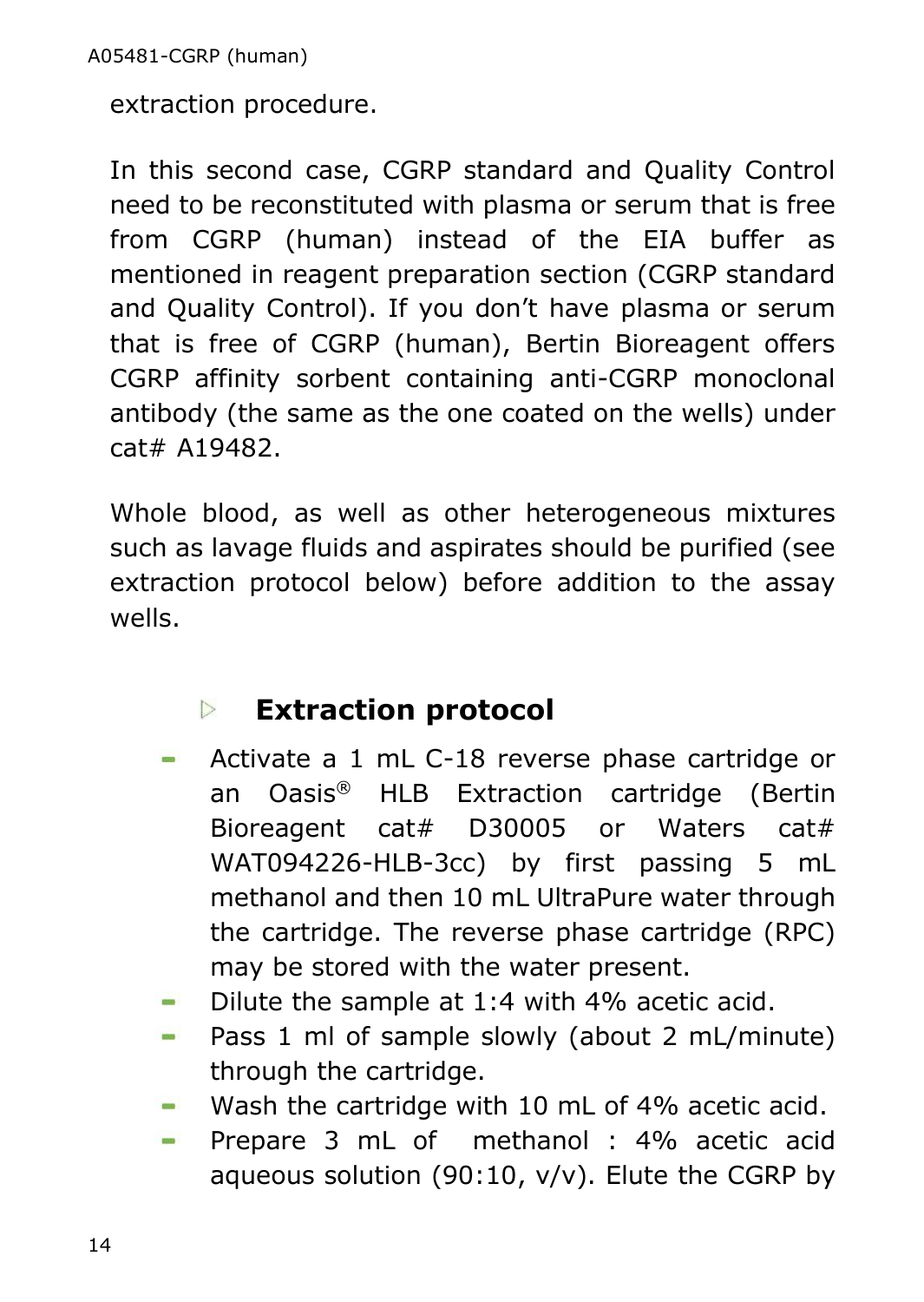passing the methanol:water solution through the cartridge 1 ml at a time. Be certain to pause between each ml of solution as the reproducibility of the recovery is increased by the care taken during this step.

- Dry the sample by vacuum centrifugation. Reconstitute the sample with a volume of EIA buffer equal to the original sample volume.
- Assay the aliquots of the sample and use the results to calculate the recovery.

#### **Recovery and calculation**  $\triangleright$

To determine the recovery, the sample may be split into two equal aliquots and one spiked with a known amount of CGRP (approximately equal to the expected amount in the sample).

The recovery will be determined after purification by comparing the concentration of the spiked and unspiked samples. Either the original concentration of the sample or the recovery factor can be determined by solving the following equations simultaneously:

 $z =$  recovery factor  $X/a$  = original concentration of the unspiked sample in a volume known (a)  $(X+Y)/b$  = concentration of the spiked sample (pg/mL) after adding a known amount (Y) in a final volume (b)

The concentration of the unspiked and spiked samples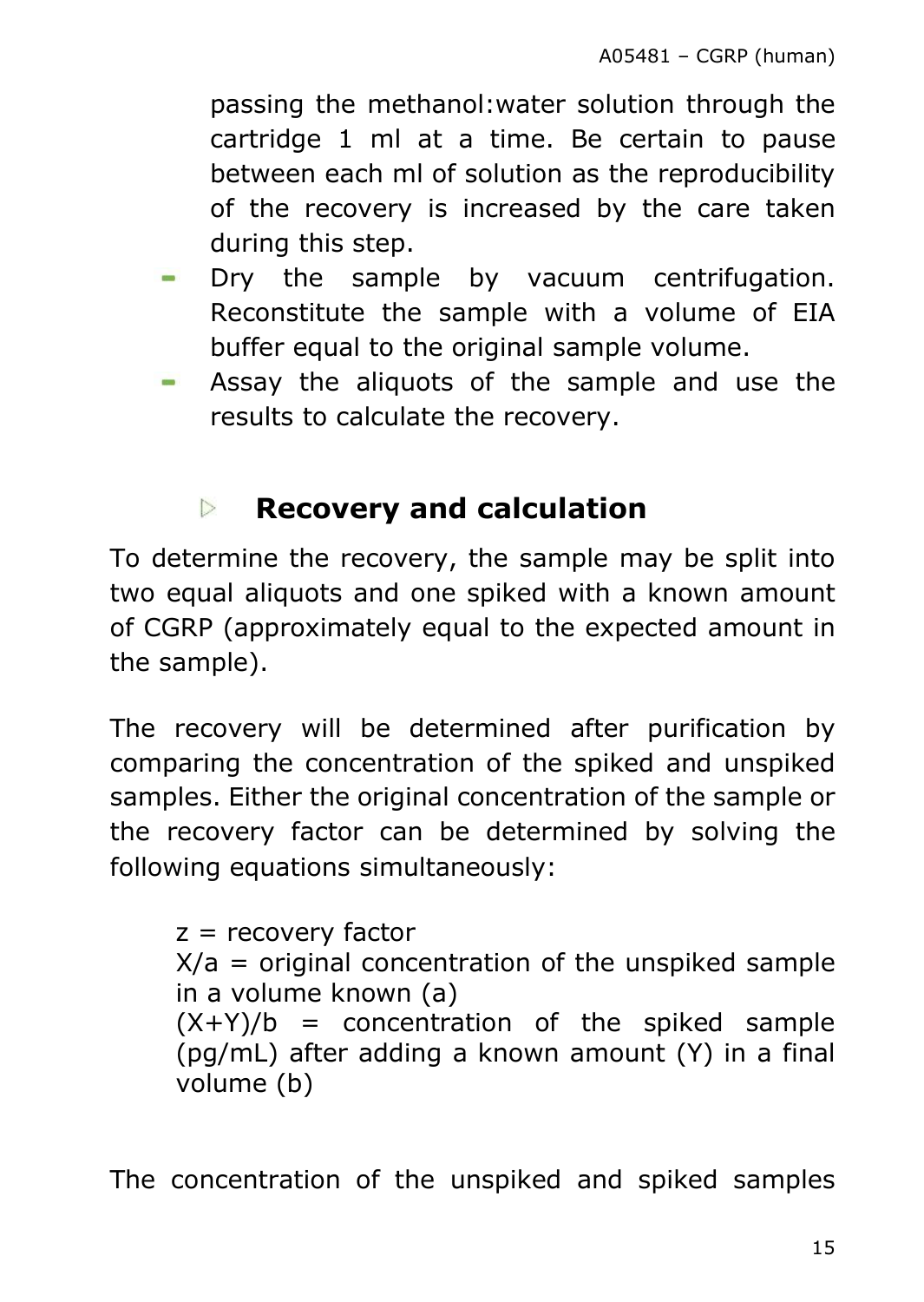determined by the EIA are respectively equal to (X/a)z and  $[(X+Y)/b]z.$ 

#### $\triangleright$ **Example**

- Volume of the unspiked sample:  $a = 1$  mL
- Final volume of the spiked sample:  $b = 2$  mL
- **-** Concentration determined by EIA for the unspiked sample:  $(X/a)z = 8$  pg/mL
- Concentration determined by EIA for the spiked sample:  $[(X+Y)/b]z = 16$  pg/mL
- Quantity of spike:  $Y = 30$  pg in 1mL **COL**

```
Xz = 8 hence z = 8/X[(X+30)/2]z = 16 hence [(X+30)]z = 32thus,
[(X+30)18/X = 32]X + 30 = 4X3X = 30X = 10and Xz = 8, so z = 0.8
```
#### $\triangleright$ **Note**

To minimise the calculations, the standard should be concentrated enough so that the addition of the standard does not alter the volume of the sample  $(a = b)$  to any great degree (i.e., assumption is made that the volume is not changed by the addition of the standard).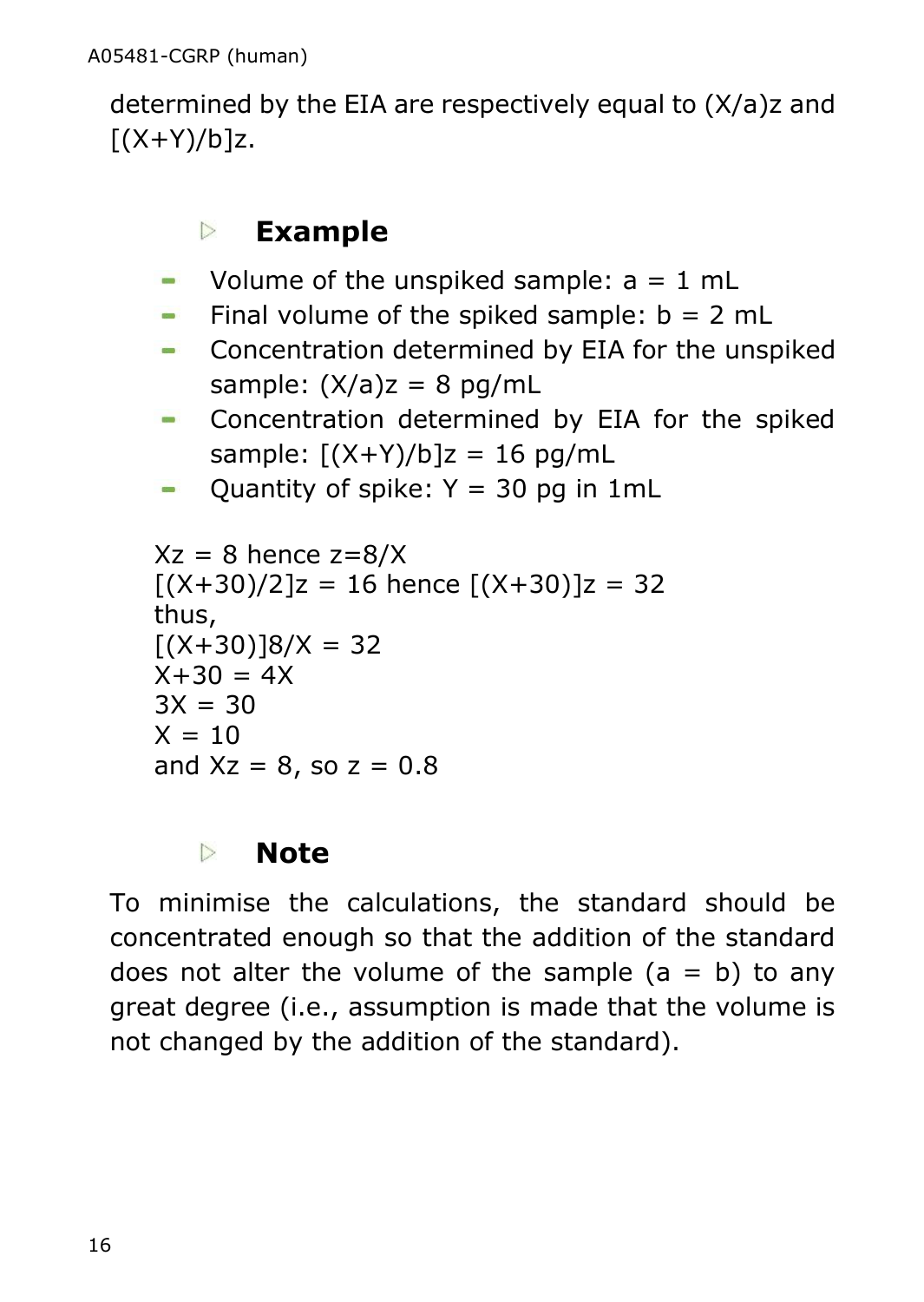#### <span id="page-16-0"></span> $\blacktriangleright$ **Reagent preparation**

Each kit contains sufficient reagents for 96 wells. This allows for the construction of one standard curve in duplicate and the assay of 36 samples in duplicate according to suggested plate layout.

An additional vial of Standard and Quality Control are provided in case you need to perform 2 assays with the kit.

All reagents must be brought to room temperature (around +20°C) prior the use in assay.

#### $\triangleright$ **EIA Buffer**

Reconstitute the EIA Buffer #A07000 with 50 mL of UltraPure water. Allow buffer to stand for 5 minutes or until it is completely dissolved. Mix buffer thoroughly by gentle inversions.

*Stability at 4°C: 1 month.*

#### **CGRP (human) Standard**  $\triangleright$

Reconstitute the CGRP (human) Standard vial #A06481 with 1 mL of EIA buffer. Allow standard to stand for 5 minutes or until it is completely dissolved. Mix standard thoroughly by gentle inversions.

The concentration of the first standard (S1) is 1000 pg/mL. Prepare seven polypropylene tubes (for the other standards) and add 500 µL of EIA Buffer into each tube. Then prepare the standards by serial dilutions as indicated in following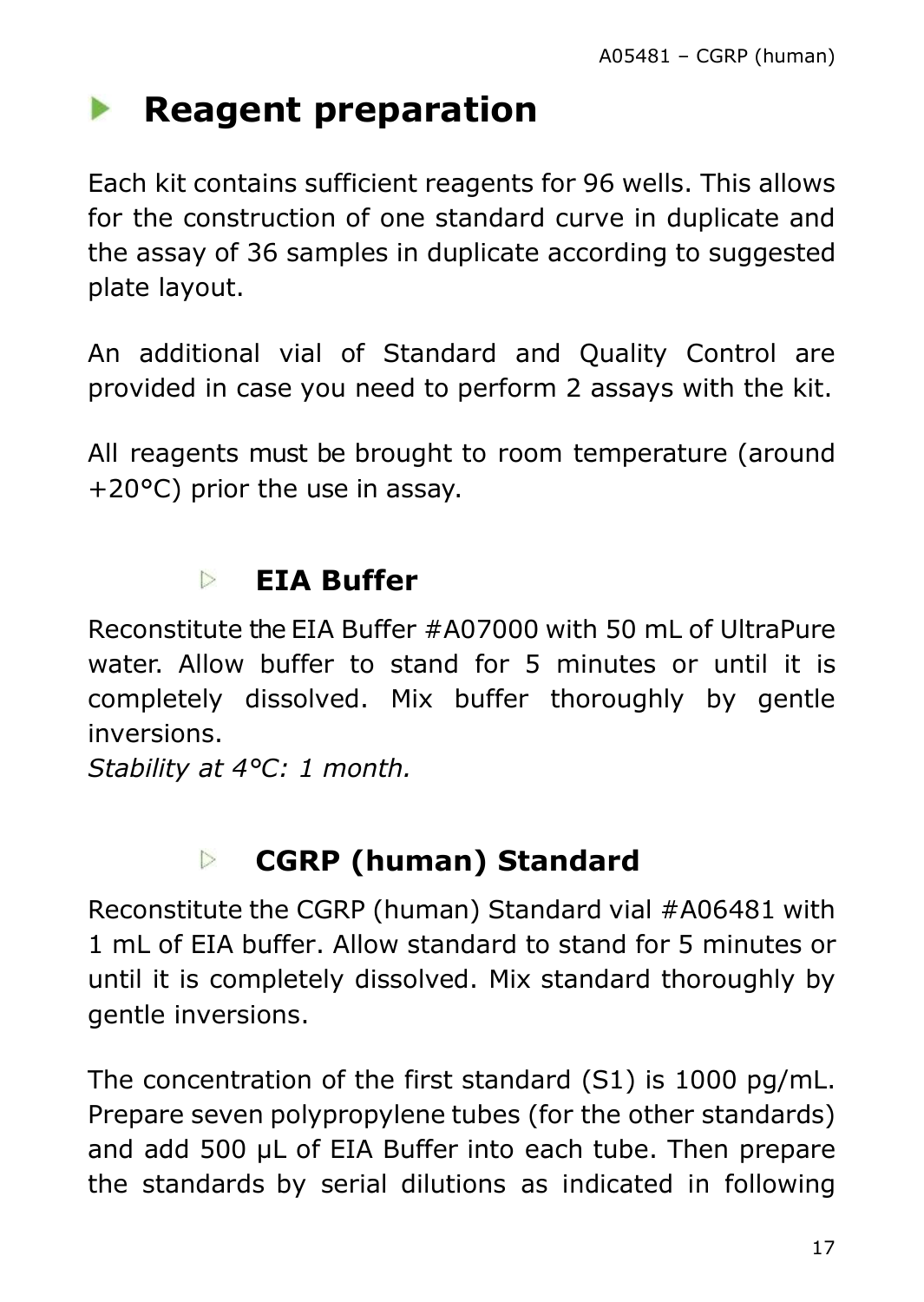table. Mix each tube thoroughly before the next transfer.

| <b>Standard</b> | <b>Volume of</b> | <b>Volume of EIA</b> | <b>Standard</b> |
|-----------------|------------------|----------------------|-----------------|
|                 | <b>Standard</b>  | <b>Buffer</b>        | concentration   |
| S <sub>1</sub>  |                  |                      | 1000 pg/mL      |
| S <sub>2</sub>  | 500 µL of S1     | 500 µL               | 500 pg/mL       |
| S <sub>3</sub>  | 500 µL of S2     | $500 \mu L$          | 250 pg/mL       |
| S <sub>4</sub>  | 500 µL of S3     | 500 µL               | 125 pg/mL       |
| S5              | 500 µL of S4     | 500 µL               | 62.5 pg/mL      |
| S <sub>6</sub>  | 500 µL of S5     | 500 µL               | 31.25 pg/mL     |
| S7              | 500 µL of S6     | $500 \mu L$          | 15.53 pg/mL     |
| S <sub>8</sub>  | 500 µL of S7     | 500 µL               | 7.81 pg/mL      |

*Stability at 4°C: 24 hours*

#### **CGRP (human) Quality Control**  $\triangleright$

Reconstitute one vial with 1 mL of EIA buffer. Allow quality control to stand for 5 minutes or until it is completely dissolved. Mix quality control thoroughly by gentle inversions.

*Stability at 4°C: 24 hours*

#### **CGRP (human) Tracer**  $\triangleright$

Reconstitute one vial with 10 mL of EIA Buffer. Allow tracer to stand for 5 minutes or until it is completely dissolved. Mix tracer thoroughly by gentle inversions. *Stability at +4°C: 1 month*

#### **Wash Buffer**  $\triangleright$

Dilute 1 mL of concentrated Wash Buffer #A17000 with 400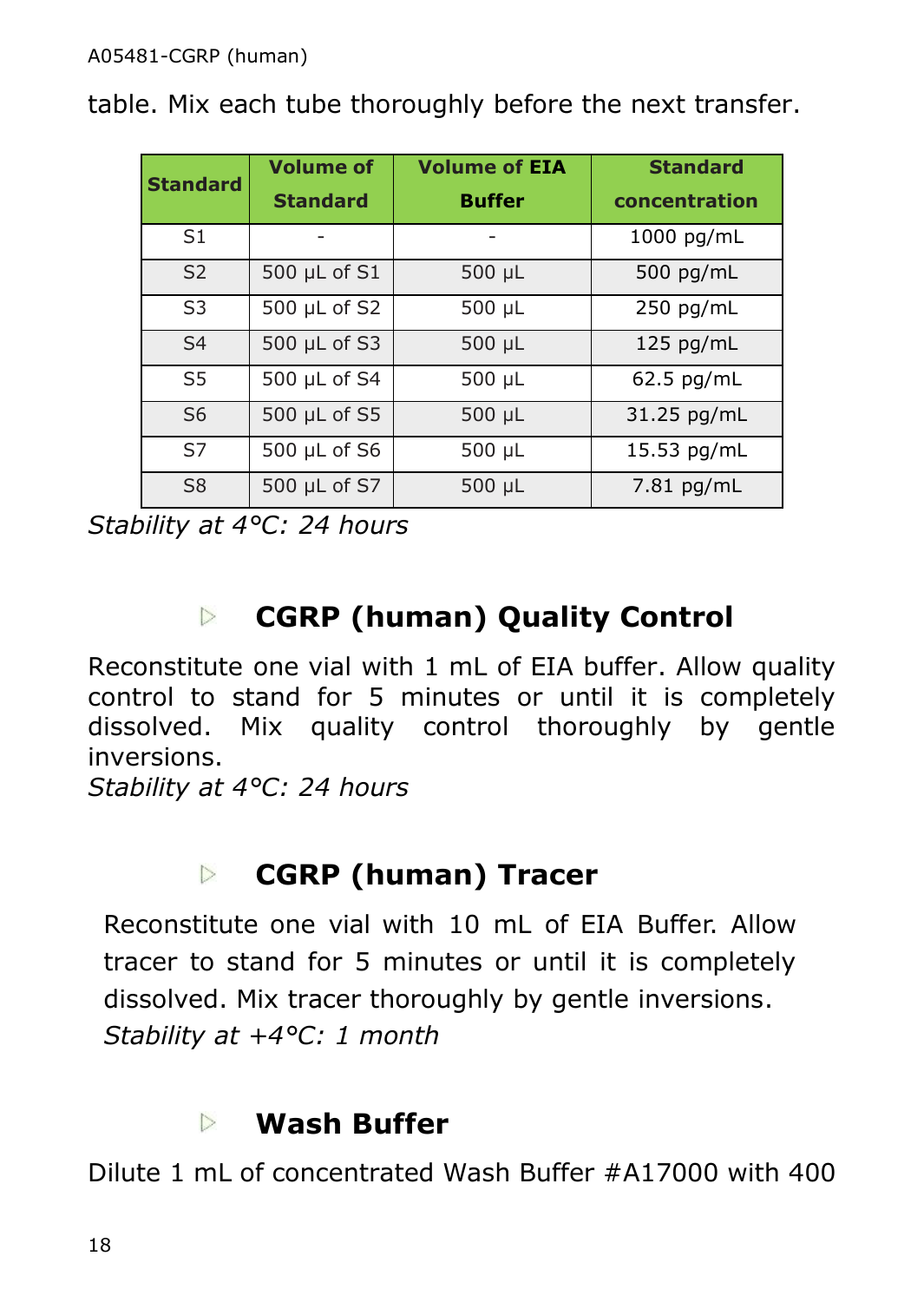mL of UltraPure water. Add 200 µL of Tween 20 #A12000. Use a magnetic stirring bar to mix the content. Note that concentrated wash buffer is also used for Ellman's reagent preparation.

*Stability at +4°C: 1 week.*

#### $\triangleright$ **Ellman's Reagent**

**5 minutes before use** (development of the plate), reconstitute one vial of Elman's Reagent #A09000\_49+1 with 49 mL of UltraPure water and 1 mL of **concentrated** Wash Buffer#A17000. The tube content should be thoroughly mixed.

<span id="page-18-0"></span>*Stability a +4°C and in the dark: 24 hours*

## **Assay procedure**

It is recommended to measure the samples in duplicate following the instruction below.

#### **Plate preparation**  $\triangleright$

Prepare the Wash Buffer as indicated in the reagent preparation section.

Open the plate pouch and select enough strips for your assay. Place unused strips back in the pouch.

*Stability at +4°C: 1 month.*

Rinse each well 5 times with Wash Buffer (300 μL/well).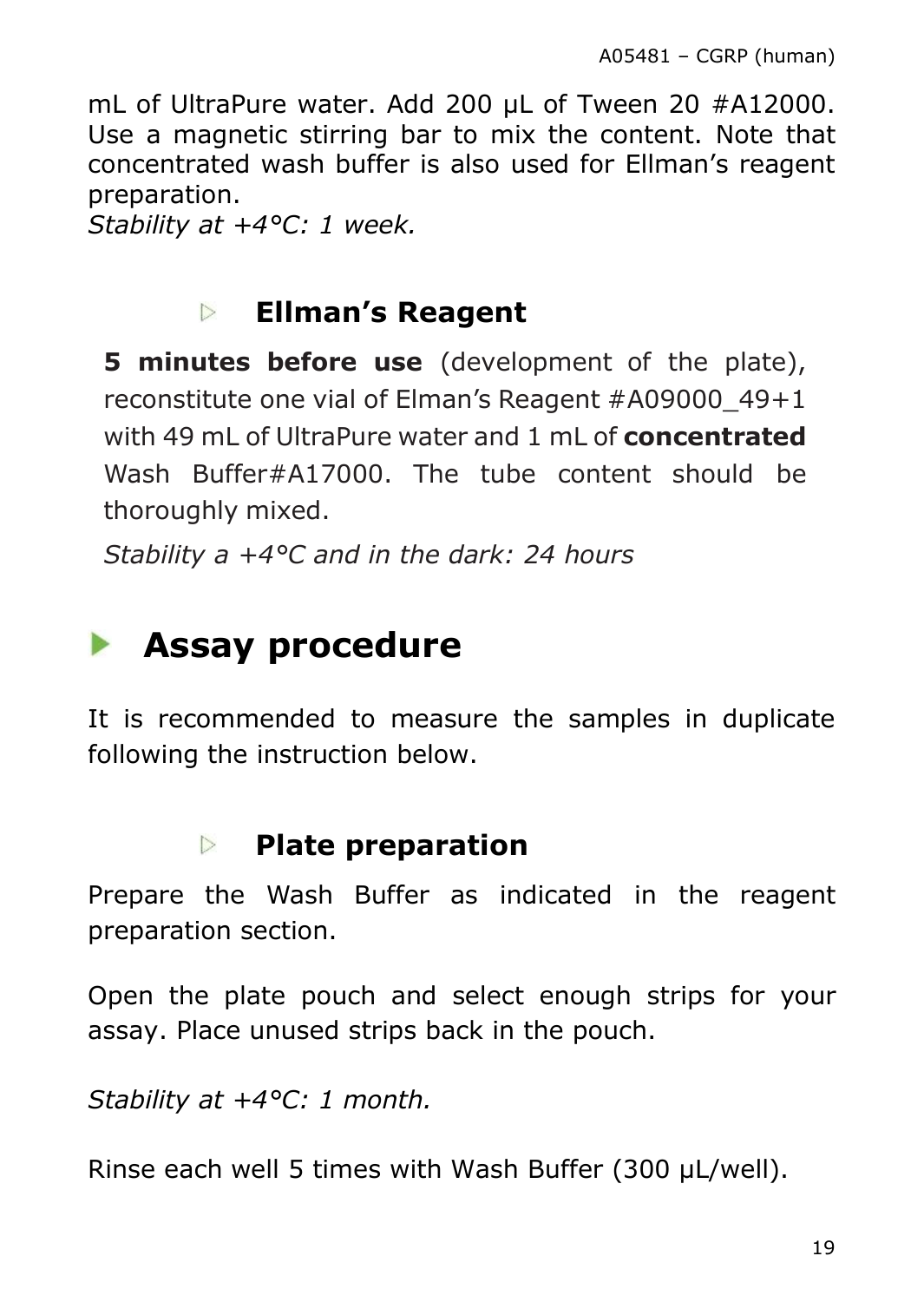Just before distributing the reagents and samples, remove the buffer from the wells by inverting the plate and blot the last drops by tapping it on paper towels.

#### $\triangleright$ **Plate set-up**

A plate set-up is suggested hereafter. The contents of each well may be recorded on the template sheet provided at the end of this technical booklet.



Bk : Blank NSB : Non Specific Binding \* : Samples or Quality ControlsS1-S8 : Standards 1-8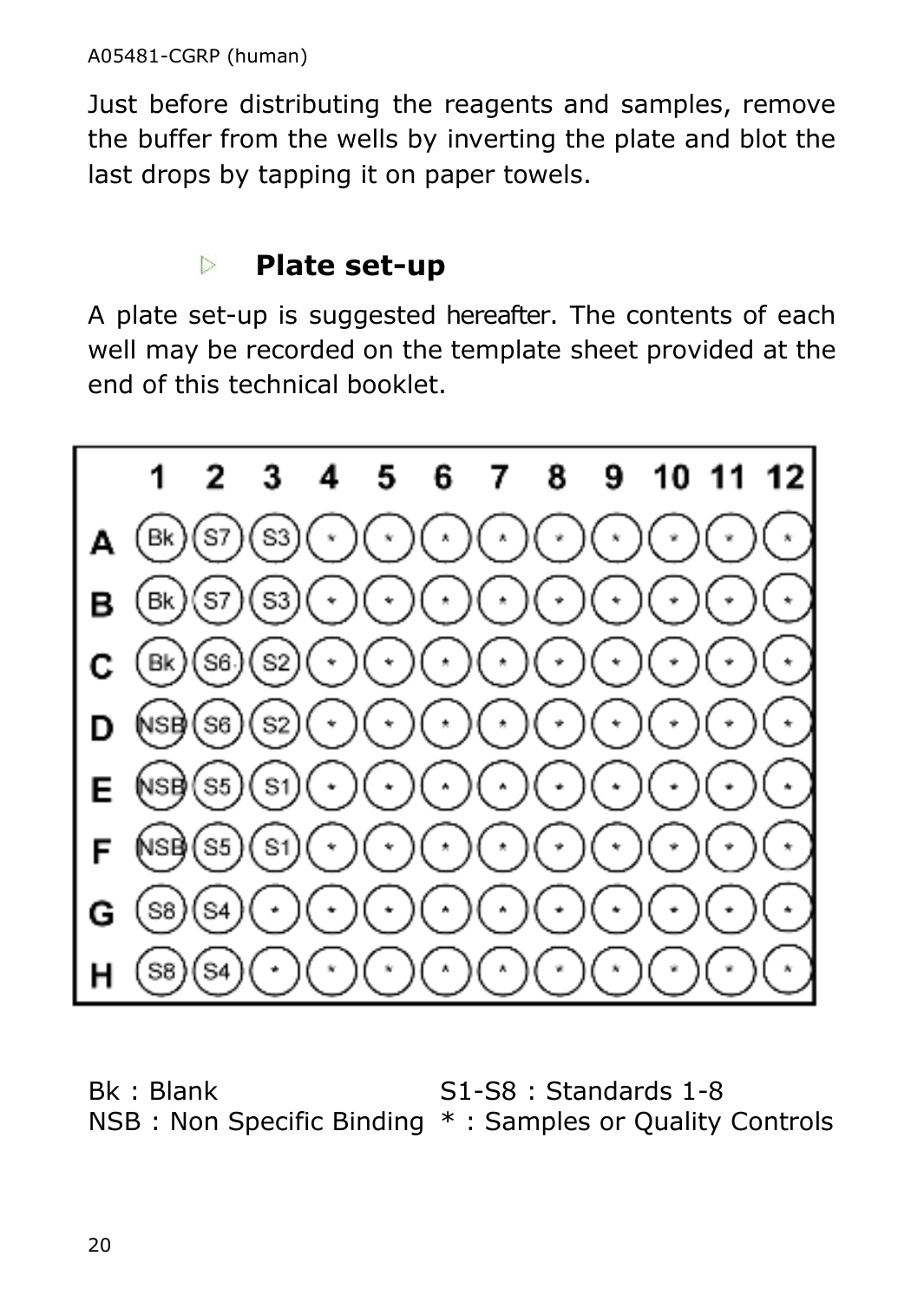#### $\triangleright$ **Pipetting the reagents**

Samples and reagents must reach room temperature prior performing the assay.

Use new tips to pipet buffers, standards, samples, antibody and other reagents.

Before pipetting, equilibrate the pipette tips in each reagent. Do not touch the liquid already in the well when expelling with the pipette tip.

#### *EIA Buffer*  $\overline{ }$

Dispense 100 µL to Non Specific Binding wells (NSB) wells.

#### $\geq$ *CGRP (human) Standard*

Dispense 100 µL of each of the eight standards (S8 to S1) in duplicate to appropriate wells.

Start with the lowest concentration standard (S8) and equilibrate the tip in the next higher standard before pipetting.

#### *CGRP (human) Quality Control and Sample*  $\geq$

Dispense 100 µL in duplicate to appropriate wells. Highly concentrated samples may be diluted in EIA Buffer.

#### *CGRP (human) Tracer*  $\geq$

Dispense 100 μL to each well, except Blank (Bk) wells.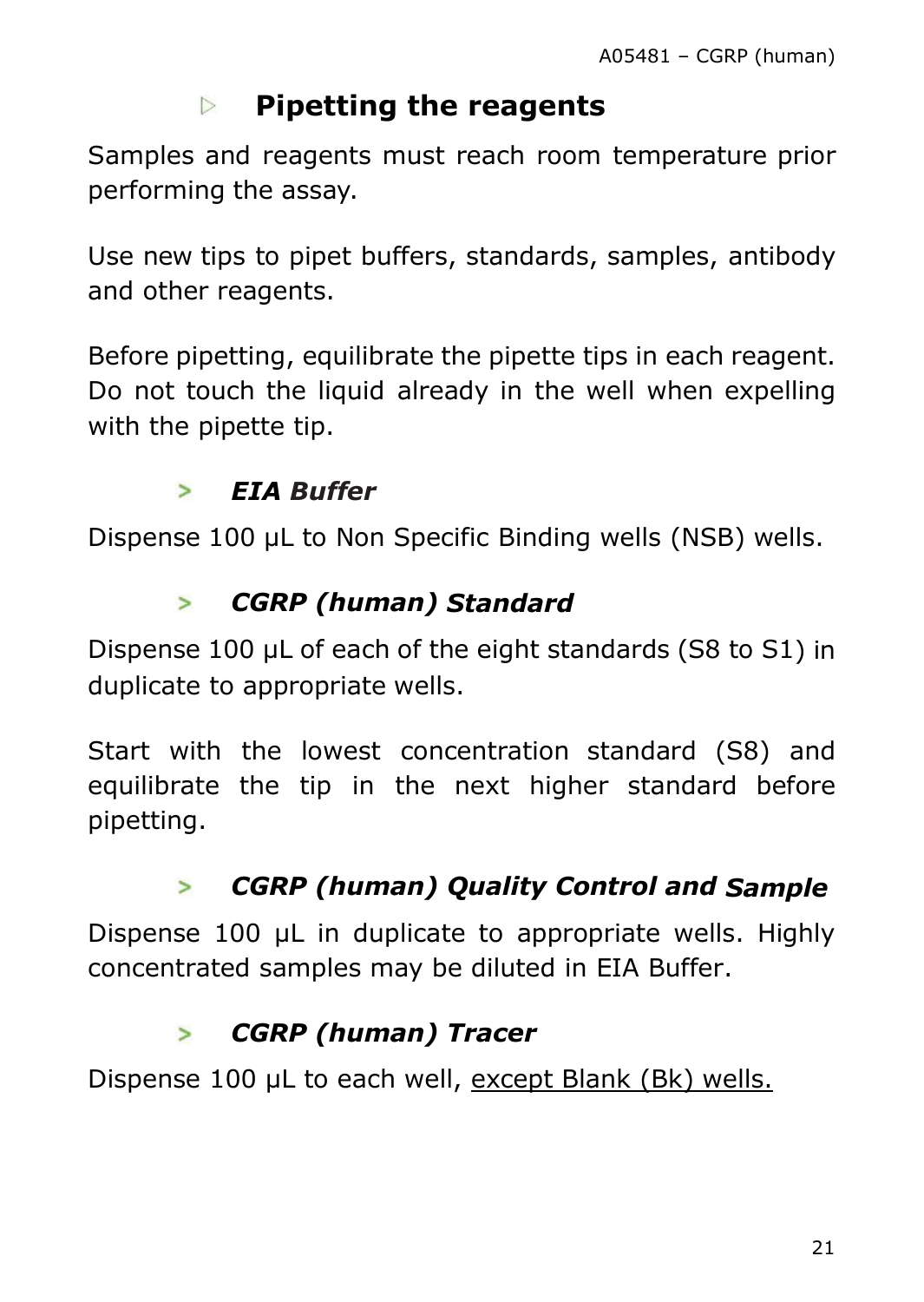#### $\triangleright$ **Incubating the plate**

Cover the plate with cover sheet and incubate for 16-20 hours at +4°C.

#### **Developing and reading the plate**  $\triangleright$

- Reconstitute Ellman's Reagent as mentioned in the reagent preparation section.
- Empty the plate by inverting it. Rinse each well by adding 300 µL of Wash Buffer. Wash strips 3 times, slightly shake them during 2 minutes, then wash 3 times & discard liquid from the wells. At the end of the last washing step, empty the plate and blot the plate on a paper towel to discard any trace of liquid.
- Add 200µL of Ellman's reagent.
- Cover the plate with cover sheet and incubate in the dark at room temperature. Optimal development is obtained using an orbital shaker.
- Wipe the bottom of the plate with a paper towel, and make sure that no liquid has been projected outside the wells.
- **Read the plate at a wavelength between 405 and 414nm (yellow colour). After addition of Ellman's Reagent, the absorbance has to be checked periodically (every 30 minutes) until the maximum absorbance has reached a minimum of 0.5 A.U. (blank subtracted).**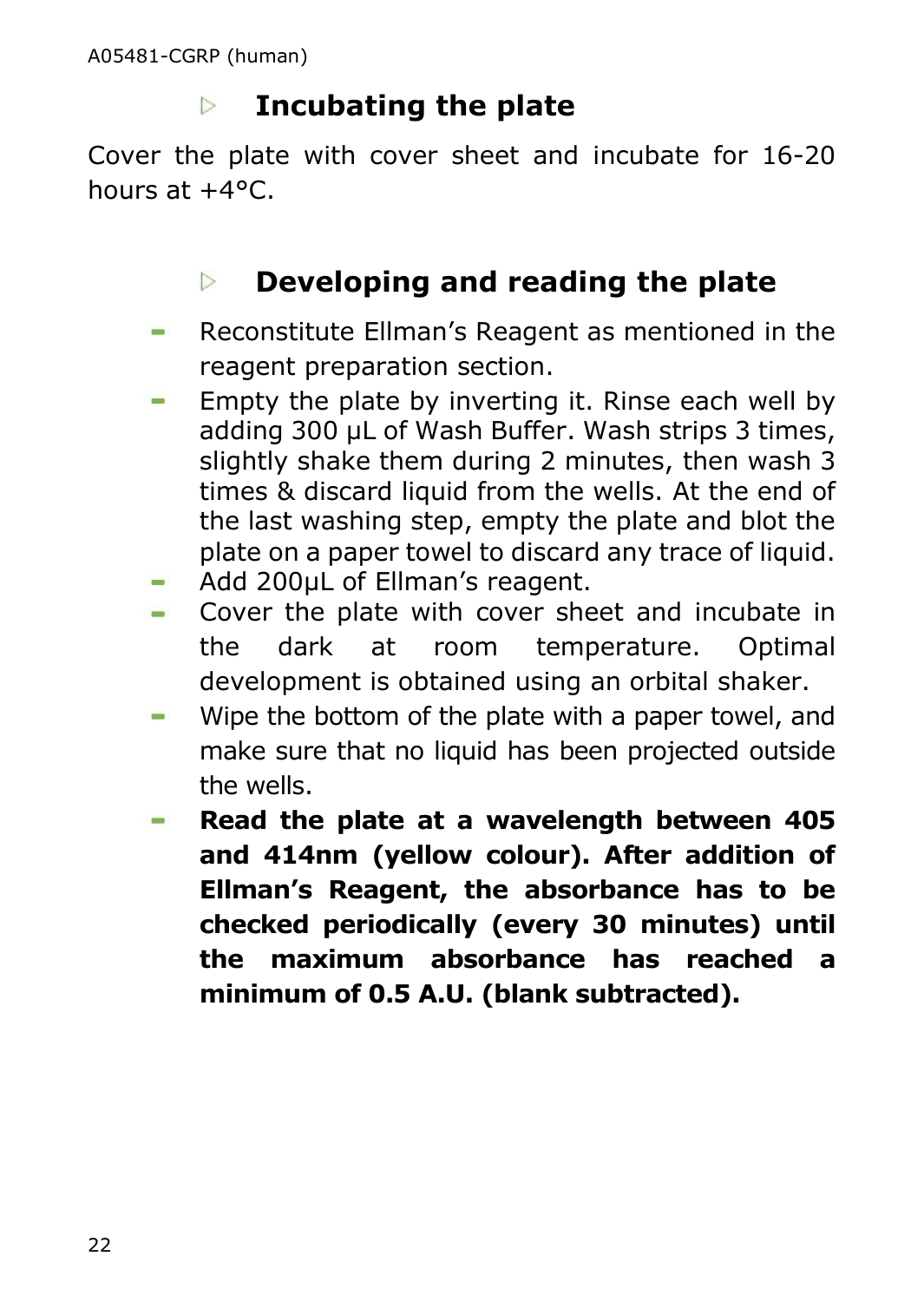## <span id="page-22-0"></span>**Assay procedure summary**

| Enzyme Immunoassay Protocol (volumes are in µL)                          |       |            |          |        |
|--------------------------------------------------------------------------|-------|------------|----------|--------|
|                                                                          | Blank | <b>NSB</b> | Standard | Sample |
|                                                                          |       |            |          | or QC  |
| <b>EIA Buffer</b>                                                        |       | 100        |          |        |
| Standard                                                                 |       |            | 100      |        |
| Sample or QC                                                             |       |            |          | 100    |
| Tracer                                                                   |       | 100        | 100      | 100    |
| Cover plate, incubate 16-20 hours at +4°C                                |       |            |          |        |
| Wash strips 3 times, slightly shake them during 2 min, then wash 3 times |       |            |          |        |
| & Discard liquid from the wells & dry on absorbent paper                 |       |            |          |        |
| Ellman's reagent                                                         | 200   |            |          |        |
| Cover plate, incubate at room temperature in the dark using an orbital   |       |            |          |        |
| microplate                                                               |       |            |          |        |
| Read the plate at 405 nm or at 414 nm                                    |       |            |          |        |

## <span id="page-22-1"></span>**Data analysis**

Make sure that your plate reader has subtracted the absorbance readings of the blank wells from the absorbance readings of the rest of the plate.

- Calculate the average absorbance for each NSB, standards, QC and samples.
- For each standard, plot the absorbance (y axis) versus the concentration (x axis) graph. Draw a best-fit line through the points.
- To determine the concentration of samples, find the absorbance value of each sample on the y axis.
- Read the corresponding value on the x axis which is the concentration of unknown samples.
- Samples with a concentration greater than  $1000$  pg/mL must be re-assayed after dilution in EIA Buffer.
	- Most plate readers come with a curve-fitting software pre-installed that is capable of generating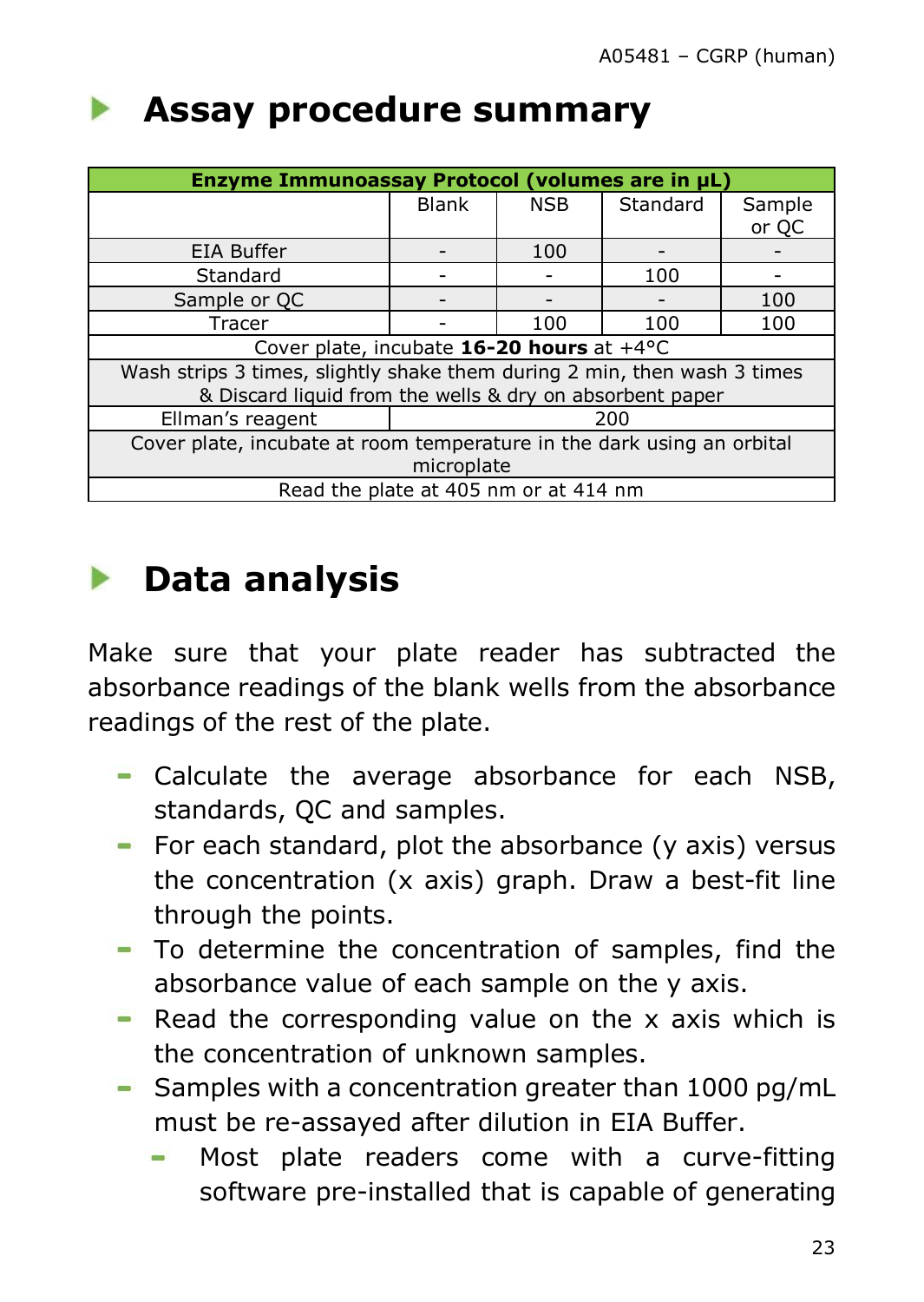graphs (logit/log or 4-parameter logistic fit 4PL). It is highly recommended to use this software if available on the device. Refer to it for further information.



**2 vials of Quality Control are provided with this kit. Your standard curve is validated only if the calculated concentration of the Quality Control obtained with the assay is +/- 25% of the expected concentration (see the label of the QC vial)**

## <span id="page-23-0"></span>**Acceptable range**

- NSB absorbance < 0.06 A.U.
- Limit of detection < 10 pg/mL  $\frac{1}{2}$
- QC ±25% of the expected concentration (see the **COLLEGE** label of the QC vial)

# <span id="page-23-1"></span>**Typical results**

The following data are for demonstration purpose only. Your data may be different and still correct.

These data were obtained using all reagents as supplied in this kit under the following conditions: 60 minutes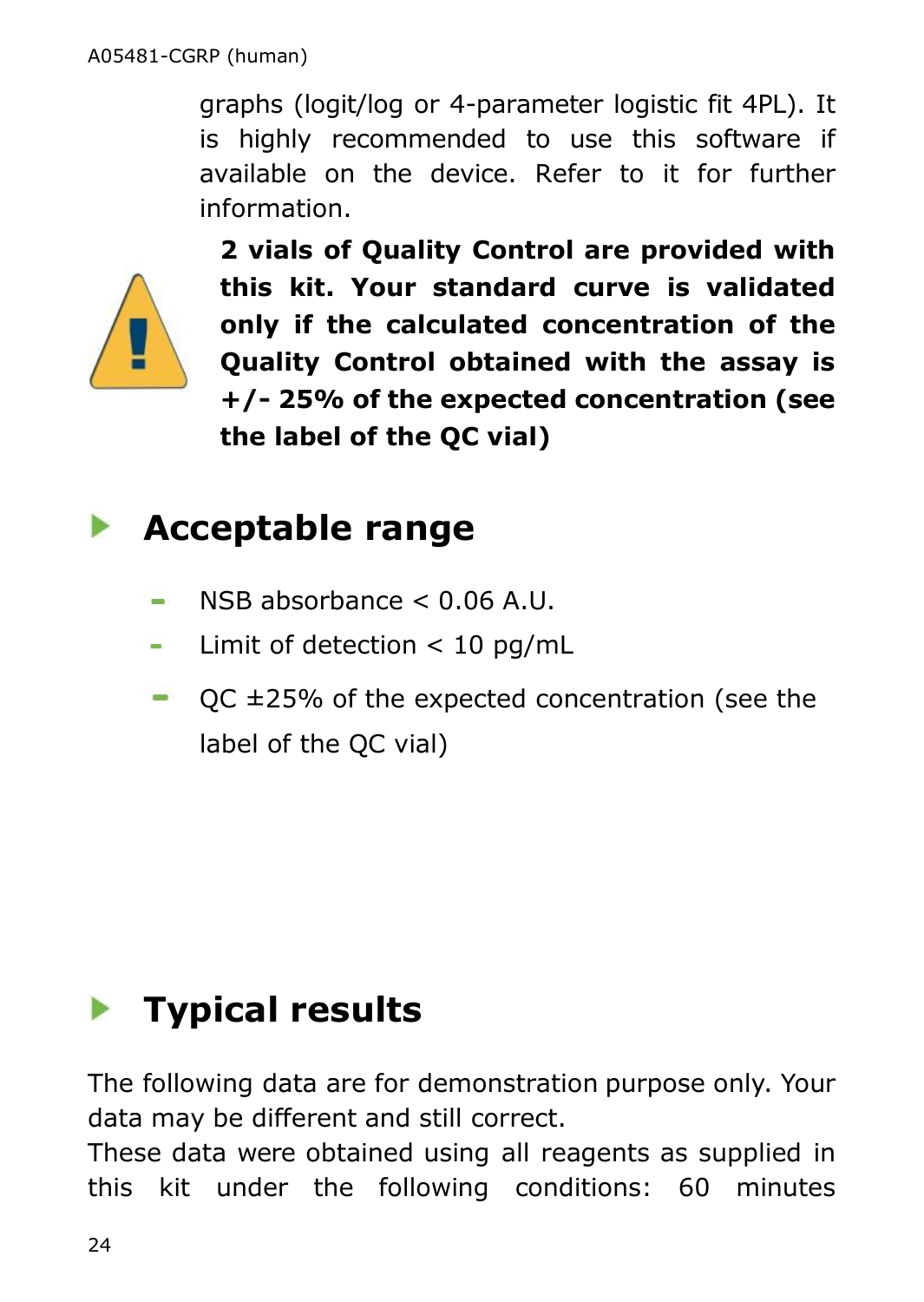developing at room temperature, reading at 414 nm. A spline line fitting was used to determine the concentrations.

| <b>Standard</b> | CGRP (pg/mL) | <b>Absorbance A.U.</b> |
|-----------------|--------------|------------------------|
| S <sub>1</sub>  | 1000         | 2.808                  |
| S <sub>2</sub>  | 500          | 1.42                   |
| S3              | 250          | 0.686                  |
| S <sub>4</sub>  | 125          | 0.311                  |
| S5              | 62.5         | 0.167                  |
| S <sub>6</sub>  | 31.25        | 0.0765                 |
| S7              | 15.63        | 0.0405                 |
| S8              | 7.81         | 0.018                  |
| <b>NSB</b>      | U            | 0.002                  |

**Typical CGRP (human) standard curve**

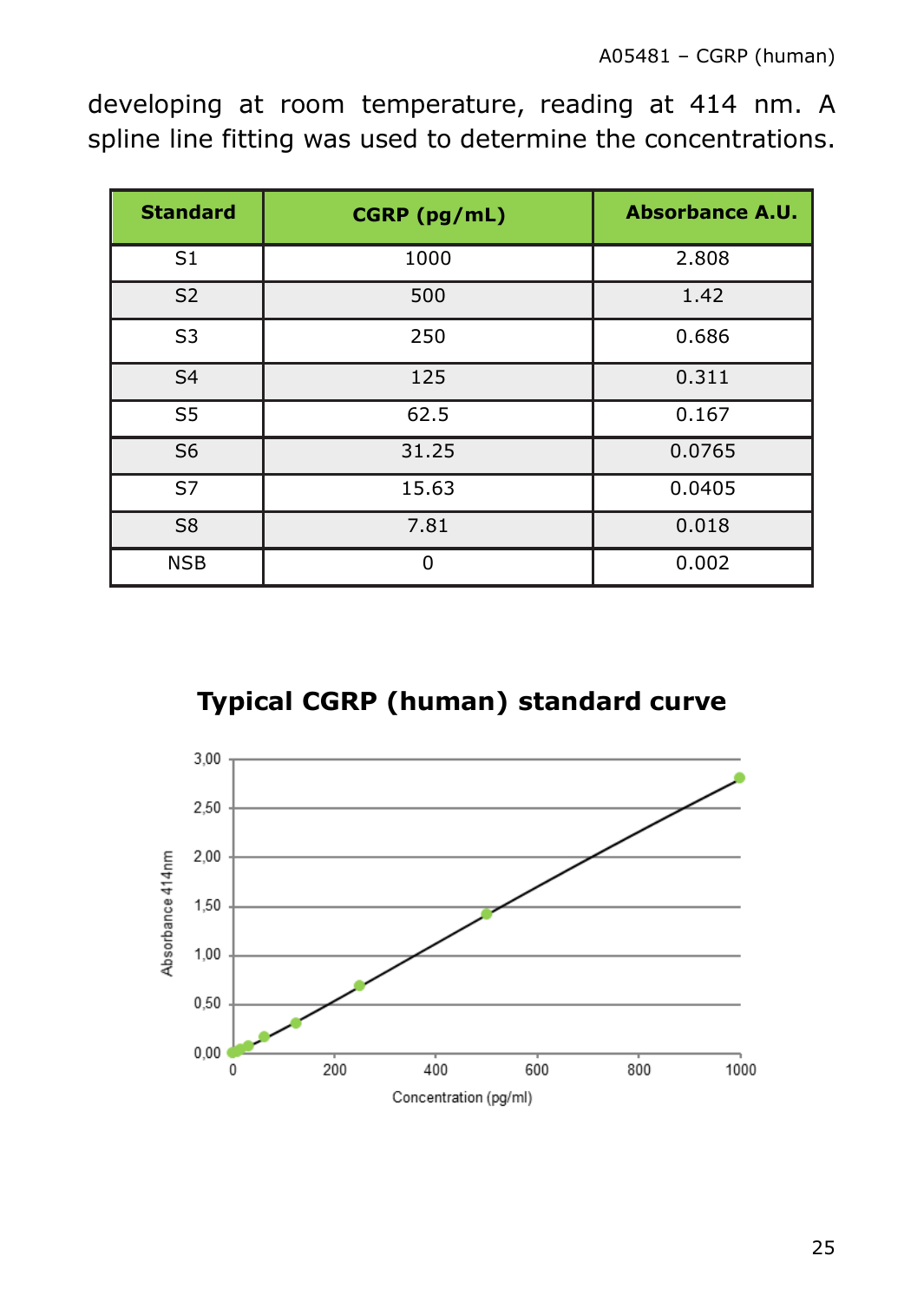# <span id="page-25-0"></span>**Figure** Troubleshooting

#### $\geq$ *Absorbance values are too low:*

- organic contamination of water,
- one reagent has not been dispensed,
- incorrect preparation/dilution,
- assay performed before reagents reached room temperature,
- reading time not long enough.

#### *High signal and background in all wells:*  $\geq$

- inefficient washing,
- overdeveloping (incubation time should be reduced),
- high ambient temperature.

#### *High dispersion of duplicates:*  $\geq$

- poor pipetting
- irregular plate washing.
	- *If a plate is accidentally dropped after*   $\geq$ *dispatch of the AChE substrate (Ellman's Reagent) or if it needs to be revealed again:*
	- one only needs to wash the plate, add fresh Ellman's Reagent and proceed with a new development
	- $\bullet$  otherwise, the plate can be stored at  $+4^{\circ}$ C with wash buffer in wells while waiting for technical advice from the bioreagent department.

These are a few examples of troubleshooting that may occur. If further information or explanation is needed, please contact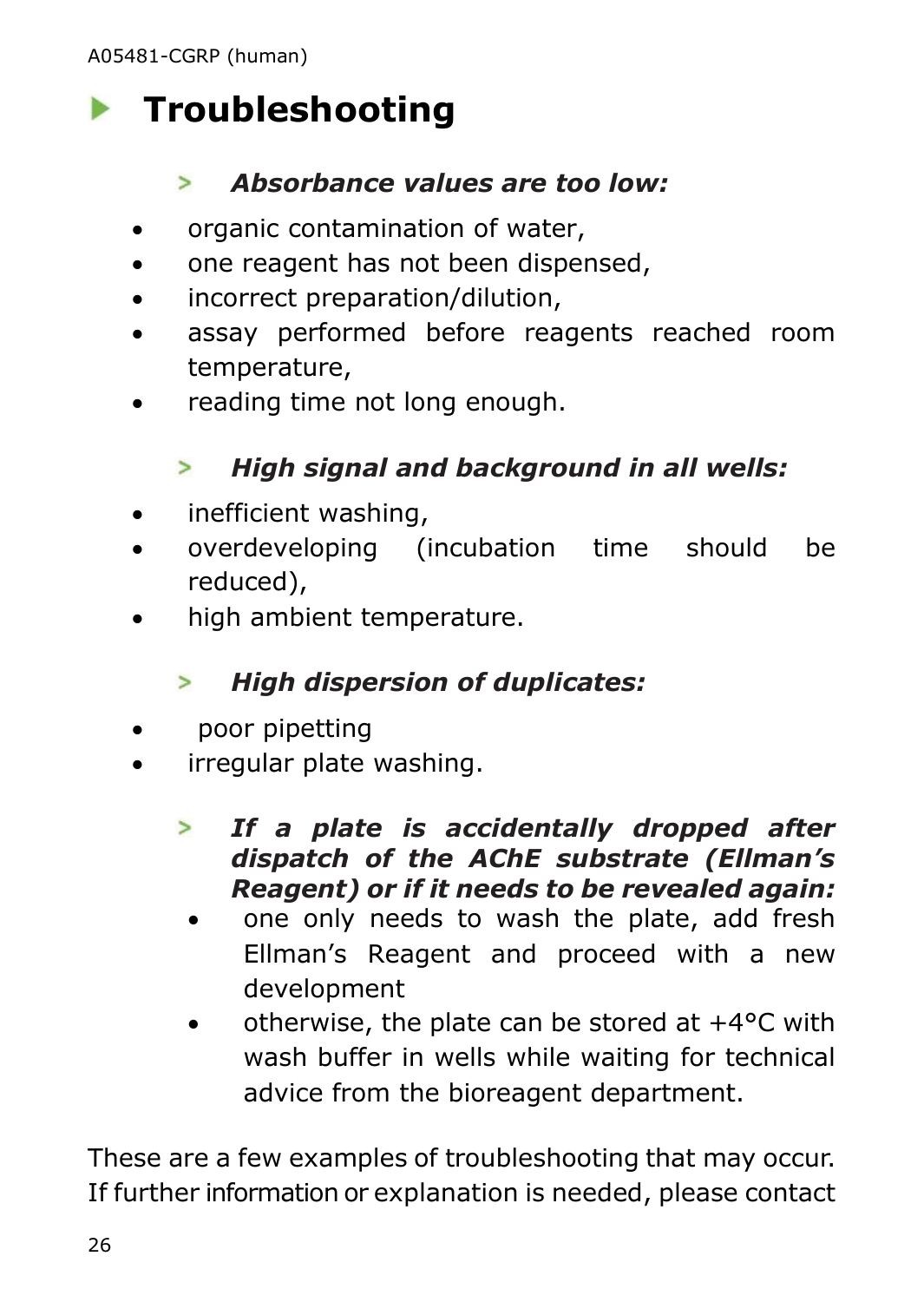Bertin Bioreagent Technical Support by phone on +33 (0)139 306 036, fax +33 (0)139 306 299 or by E-mail [tech@bertin](mailto:tech@bertin-bioreagent.com)[bioreagent.com.](mailto:tech@bertin-bioreagent.com) Please have batch number of the kit (see outside the box) ready to provide to the technical support.

Bertin Bioreagent offers EIA Training kit #B05005. Feel free to contact our Technical Support. We are always happy to hearing from you.

#### <span id="page-26-0"></span>**Bibliography**  $\blacktriangleright$

**1.** Grassi J. & Pradelles Ph.

*Compounds labelled by the acetylcholinesterase of Electrophorus Electricus. Its preparation process and its use as a tracer or marquer in enzymo-immunological determinations.*

United States patent, N° 1,047,330. September 10, 1991

**2.** J. Grassi and P. Pradelles

*The use of Acetylcholinesterase as a Universal marker in Enzyme-Immunoassays* Proceedings of the Third International Meeting on Cholinesterases, American Chemical Society (1991)

**3.** Philippe Pradelles, Jacques Grassi, and Jacques Maclouf *Enzyme Immunoassays of Eicosanoids Using Acetylcholinesterase* Methods in enzymology, vol. 187, p24, 1990

**4.** Frobert Y., Nevers M.-C., Amadesi S., et al. *A sensitive sandwich enzyme immunoassay for calcitonin generelated peptide (CGRP): characterization and application.* Peptide 20 (1999) 275-284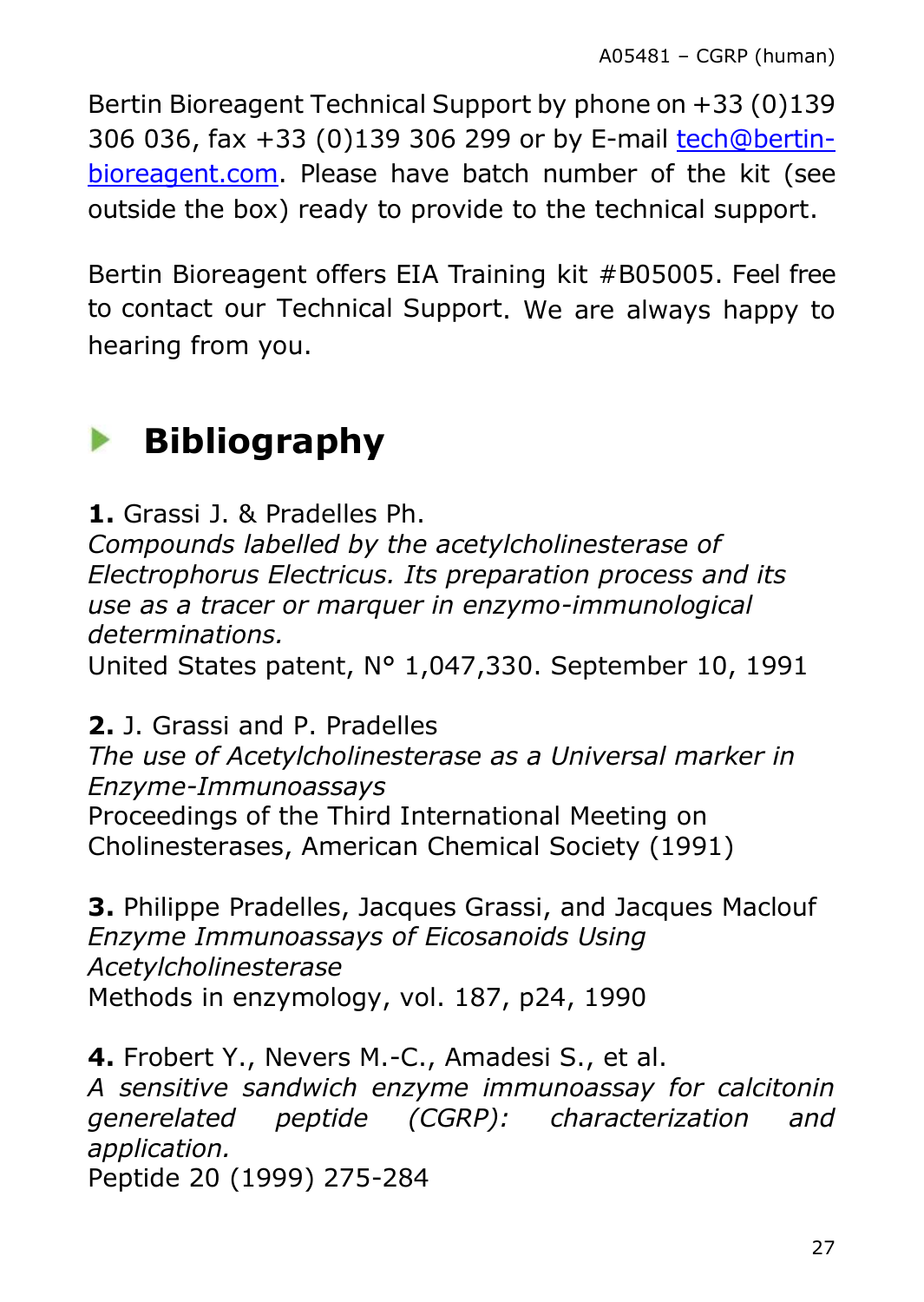**5.** Russell FA., King R., Smillie SJ. et al. *Calcitonin gene-related peptide: physiology and pathophysiology.* Physiol Rev. 2014 Oct;94(4):1099-142

**6**. Schou WS., Ashina S., Amin FM. et al. *Calcitonin gene-related peptide and pain: a systematic review.*

J Headache Pain. 2017 Dec;18(1):34

**7.** Valentin MA., Ma S, Zhao A., Legay F., Avrameas A. *Validation of immunoassay for protein biomarkers: Bioanalytical study plan implementation to support preclinical and clinical studies.*

J Pharm Biomed Anal. (2011) 55(5) : 869-877

**8.** European Medicines Agency *Guideline on bioanalytical method validation, 21 July 2011*

### **Additional readings**

List of publications quoting the use of this kit

**9.** Van Gerven L., Alpizar YA., Wouters MM. et al.

*Capsaicin treatment reduces nasal hyperreactivity and transient receptor potential cation channel subfamily V, receptor 1 (TRPV1) overexpression in patients with idiopathic rhinitis.*

J Allergy Clin Immunol. 2014 May;133(5):1332-9, 1339.e1-3

**10.** Matsuo K., Nakagawa H., Adachi Y. et al.

*Photoinduced Upregulation of Calcitonin Gene-Related Peptide in A549 Cells through HNO Release from a hydrophilic Photocontrollable HNO Donor.*

Chem Pharm Bull (Tokyo). 2012;60(8):1055-62

**11.** Matsuda R., Kezuka T., Nishiyama C. et al.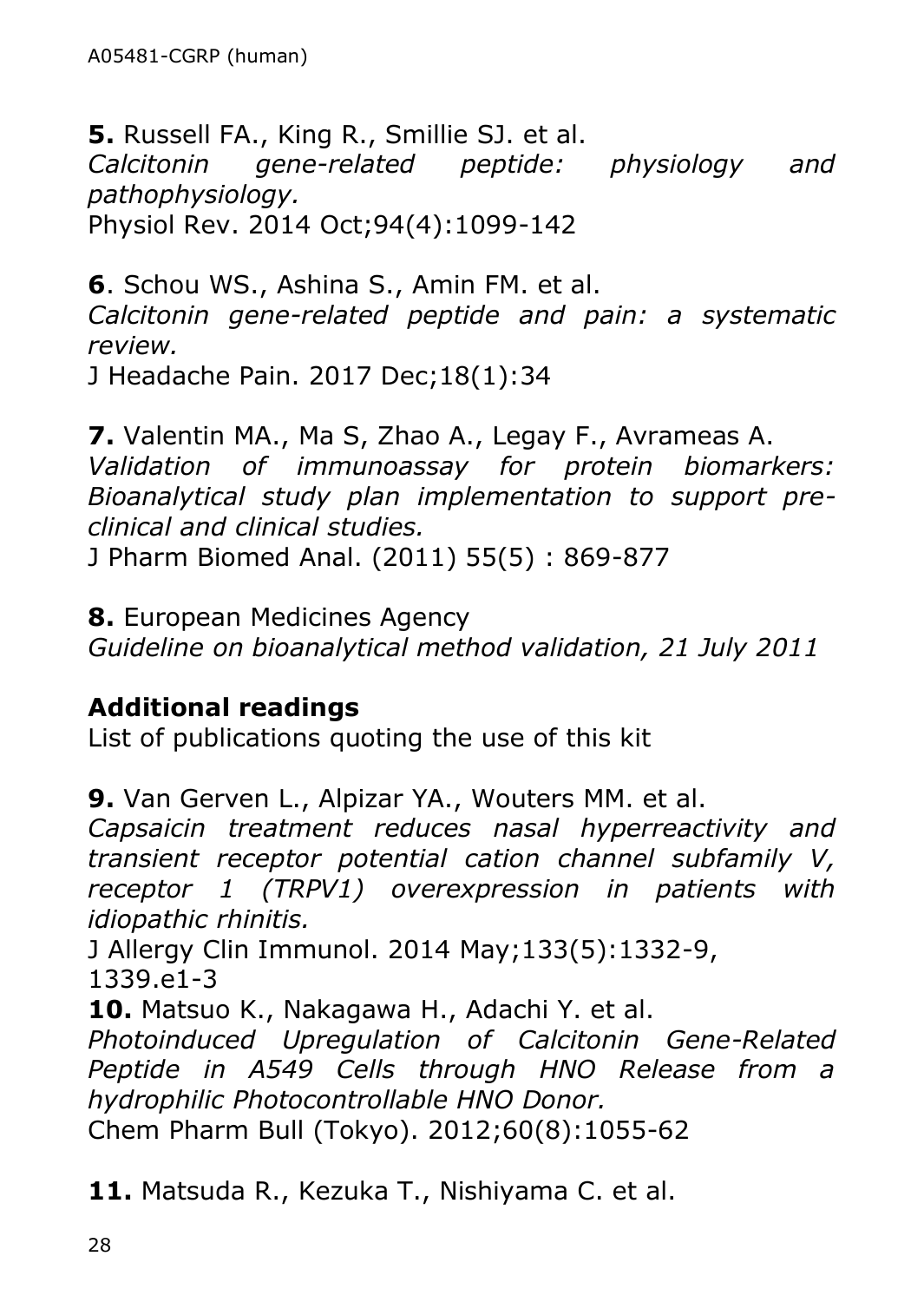*Suppression of Murine Experimental Autoimmune Optic Neuritis by Mature Dendritic Cells Transfected with Calcitonin Gene -Related Peptide Gene.*

Invest Ophthalmol Vis Sci. 2012 Aug 13;53(9):5475-85.

**12**. Burns LE., Ramsey AA., Emrick JJ. et al. *Variability in Capsaicin-Stimulated CGRP Release from human Dental Pulp.* J Endod. 2016 Apr;42(4):542-6

**13.** Roggenkamp D., Köpnick S., Stäb F. et al. *Epidermal Nerve Fibers Modulate Keratinocyte Growth via Neuropeptide Signaling in an Innervated Skin Model.* J Invest Dermatol. 2013 Jun;133(6):1620-8

**14**. Buvanendran A., Kroin JS., Della Valle CJ. et al. *Cerebrospinal Fluid Neurotransmitter Changes During the Perioperative Period in Patients Undergoing Total Knee Replacement: A Randomized Trial.* Anesth Analg. 2012 Feb;114(2):434-41

**15.** Song EY,. Vandunk C., Kuddo T. et al. *Measurement of CGRP in dried blood spots using a modified sandwich enzyme immunoassay.*

J Neurosci Methods. 2006 Jul 15;155(1):92-7. Epub 2006 Feb 8.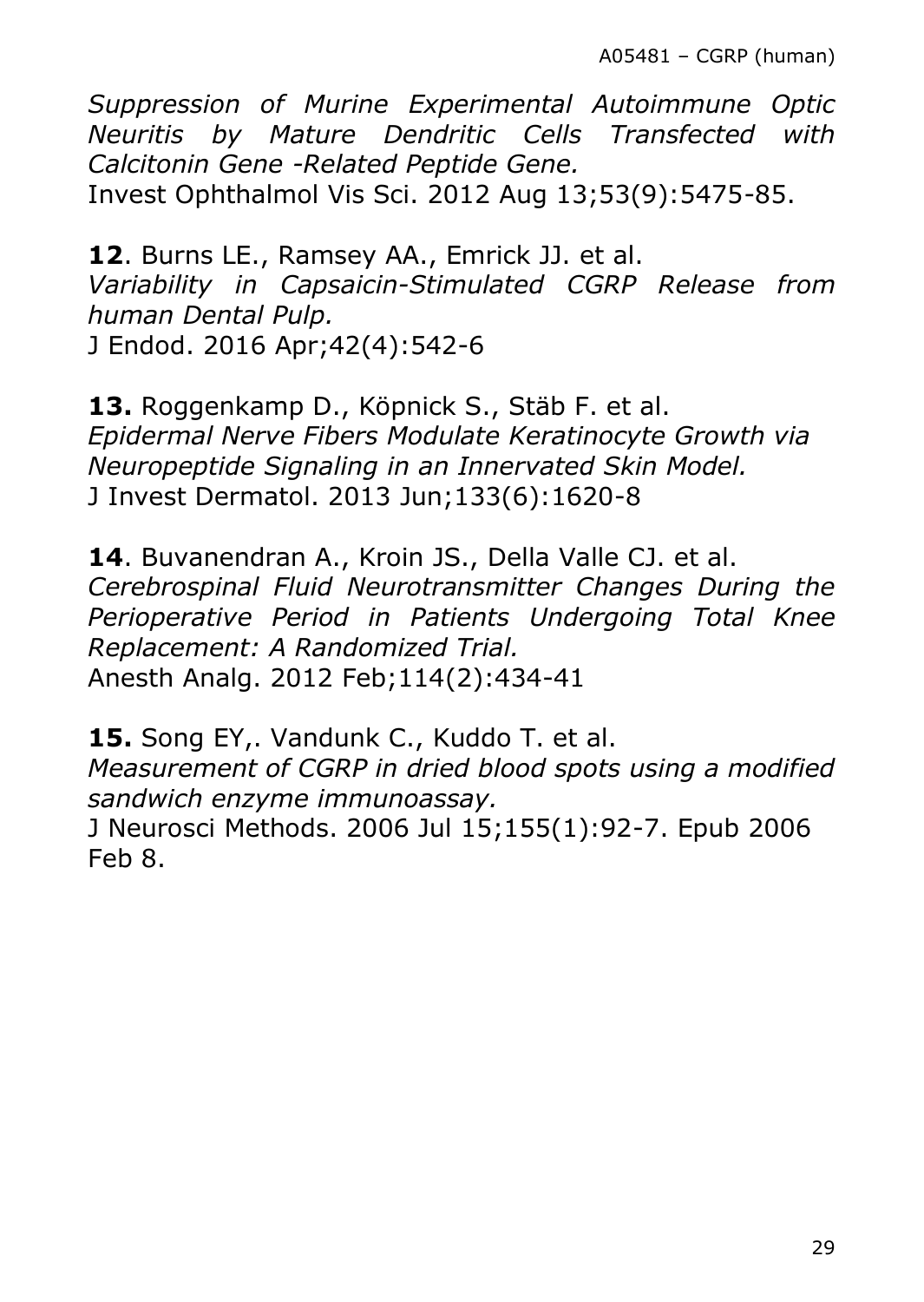A05481-CGRP (human)

C  $\mathbf{r}$  $\mathbf{S}$ ၜ  $\infty$ ဖ မာ ₹ ς  $\mathbf{\Omega}$ m ပ  $\Omega$ Ш щ ပ H ⋖

(C 30

šl Ó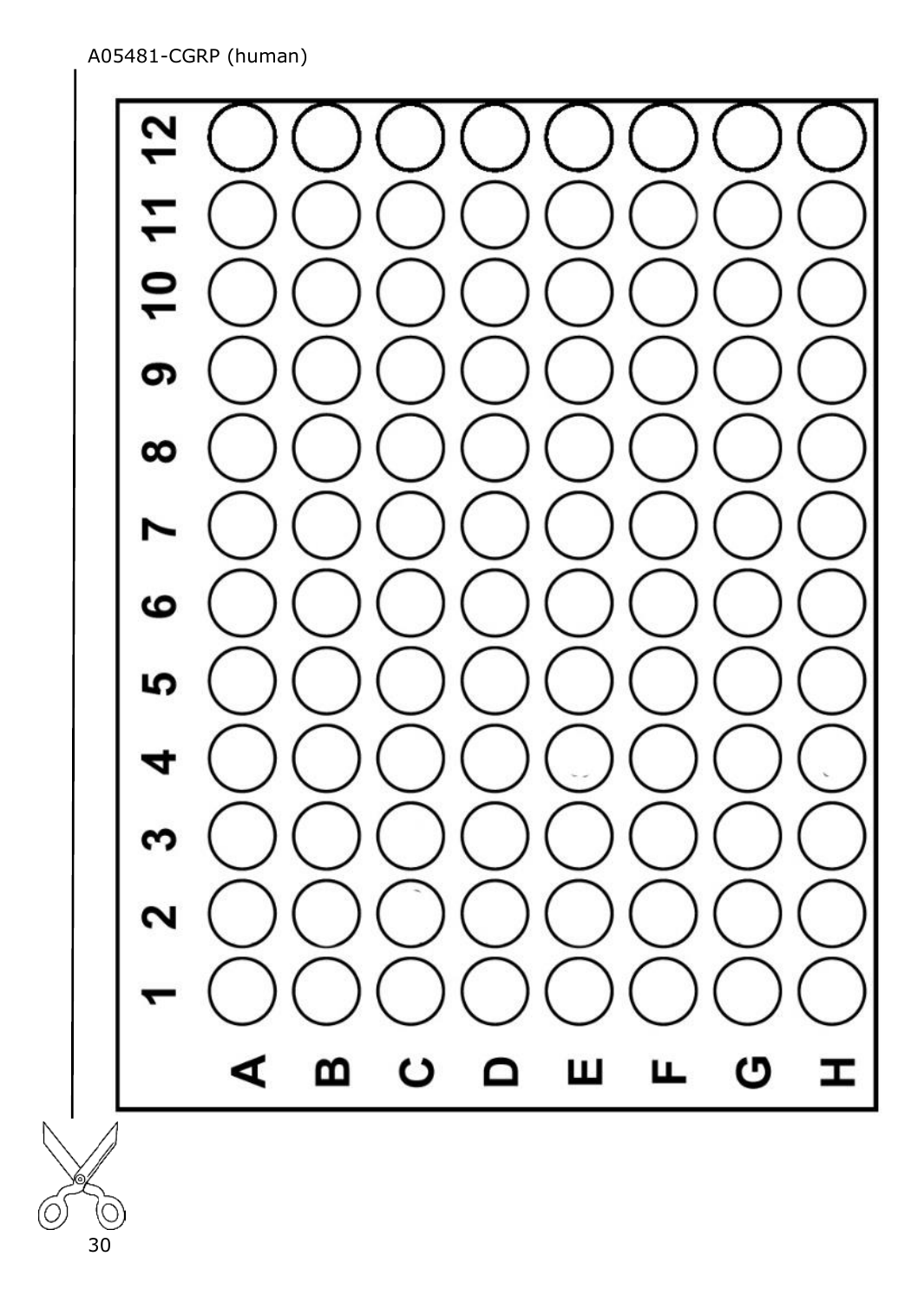With 30 years of experience, Bertin Bioreagent develops and sells best-in-class kits and products for life science research labs. Our scientist team innovate each day to tailor biomarker assays, preanalytical products, kits, antibodies and biochemicals that are ready to use, fully validated with a strict quality control. We strive to address a broad range of research interest: inflammation, oxidative injury, endocrinology, diabetes, obesity, hypertension, pain, prion diseases.

Bertin Bioreagent has also a long expertise in developing customized solutions adapted to your need. Feel free to contact us for your special projects!

To offer a complete solution to researchers, Bertin Instruments offers a range of unique laboratory equipment from Air Sample collection, Sample Homogenisation and Digital Imaging.

Our products are available worldwide through us directly or via our distributor network. Our sales team is active on all continents and will be delighted to answer all your commercial questions.

Should you need help with a product, you can contact our technical support by emailing to tech@bertin-bioreagent.com Should you need help with an order, you can contact our customer service by emailing to order@bertin-bioreagent.com

> Please visit our websites: Bertin-instruments.com Bertin-Bioreagent.com Bertin-Corp.com